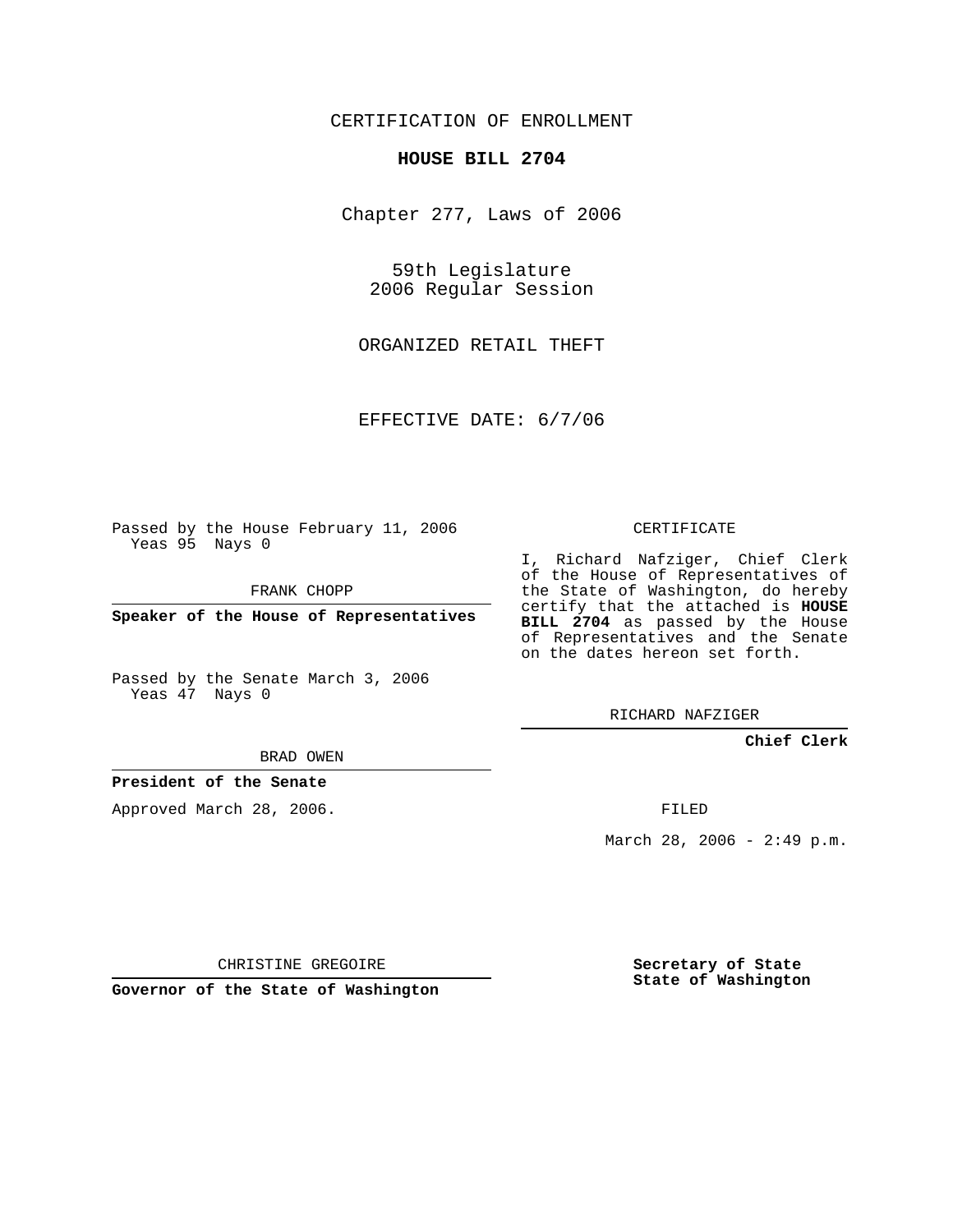## **HOUSE BILL 2704** \_\_\_\_\_\_\_\_\_\_\_\_\_\_\_\_\_\_\_\_\_\_\_\_\_\_\_\_\_\_\_\_\_\_\_\_\_\_\_\_\_\_\_\_\_

\_\_\_\_\_\_\_\_\_\_\_\_\_\_\_\_\_\_\_\_\_\_\_\_\_\_\_\_\_\_\_\_\_\_\_\_\_\_\_\_\_\_\_\_\_

Passed Legislature - 2006 Regular Session

### **State of Washington 59th Legislature 2006 Regular Session**

**By** Representatives O'Brien, Pearson, Darneille, Kirby, Ahern, Williams, Strow, Kilmer, Green, Sells and Morrell

Read first time 01/12/2006. Referred to Committee on Criminal Justice & Corrections.

 AN ACT Relating to organized retail theft; amending RCW 9A.56.010; reenacting and amending RCW 9A.82.010 and 9.94A.515; adding new sections to chapter 9A.56 RCW; and prescribing penalties.

BE IT ENACTED BY THE LEGISLATURE OF THE STATE OF WASHINGTON:

 NEW SECTION. **Sec. 1.** A new section is added to chapter 9A.56 RCW to read as follows:

 (1) A person is guilty of theft with the intent to resell if he or she commits theft of property with a value of at least two hundred fifty dollars from a mercantile establishment with the intent to resell the property for monetary or other gain.

 (2) The person is guilty of theft with the intent to resell in the first degree if the property has a value of one thousand five hundred dollars or more. Theft with the intent to resell in the first degree is a class B felony.

 (3) The person is guilty of theft with the intent to resell in the second degree if the property has a value of at least two hundred fifty dollars, but less than one thousand five hundred dollars. Theft with the intent to resell in the second degree is a class C felony.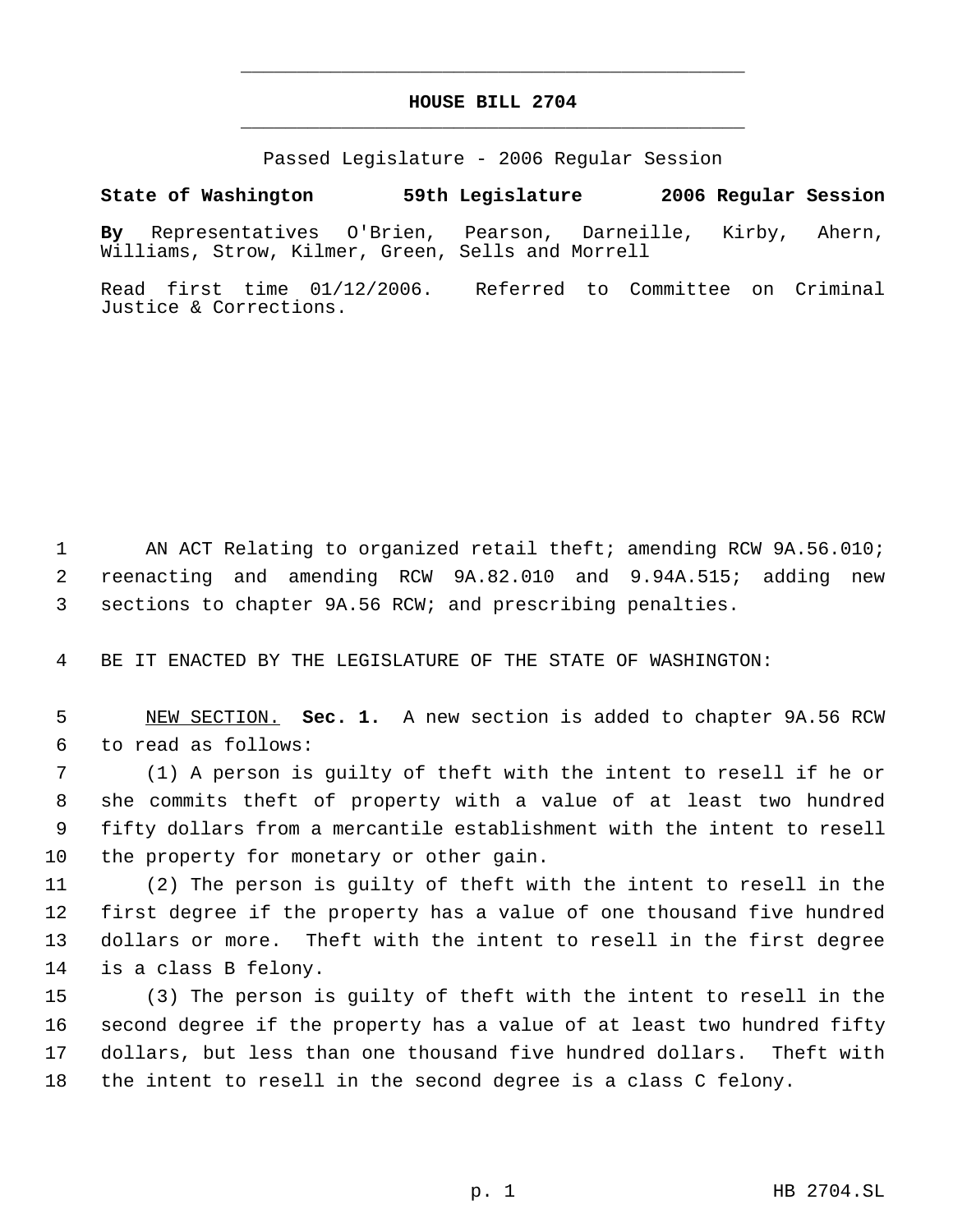(4) For purposes of this section, a series of thefts committed by the same person from one or more mercantile establishments over a period of one hundred eighty days may be aggregated in one count and the sum of the value of all the property shall be the value considered in determining the degree of the theft with the intent to resell involved. Thefts committed by the same person in different counties that have been aggregated in one county may be prosecuted in any county in which one of the thefts occurred.

 NEW SECTION. **Sec. 2.** A new section is added to chapter 9A.56 RCW to read as follows:

(1) A person is guilty of organized retail theft if he or she:

 (a) Commits theft of property with a value of at least two hundred fifty dollars from a mercantile establishment with an accomplice; or

 (b) Possesses stolen property, as defined in RCW 9A.56.140, with a value of at least two hundred fifty dollars from a mercantile establishment with an accomplice.

 (2) A person is guilty of organized retail theft in the first degree if the property stolen or possessed has a value of one thousand five hundred dollars or more. Organized retail theft in the first degree is a class B felony.

 (3) A person is guilty of organized retail theft in the second degree if the property stolen or possessed has a value of at least two hundred fifty dollars, but less than one thousand five hundred dollars. Organized retail theft in the second degree is a class C felony.

 (4) For purposes of this section, a series of thefts committed by the same person from one or more mercantile establishments over a period of one hundred eighty days may be aggregated in one count and the sum of the value of all the property shall be the value considered in determining the degree of the organized retail theft involved. Thefts committed by the same person in different counties that have been aggregated in one county may be prosecuted in any county in which one of the thefts occurred.

 NEW SECTION. **Sec. 3.** A new section is added to chapter 9A.56 RCW to read as follows:

(1) A person commits retail theft with extenuating circumstances if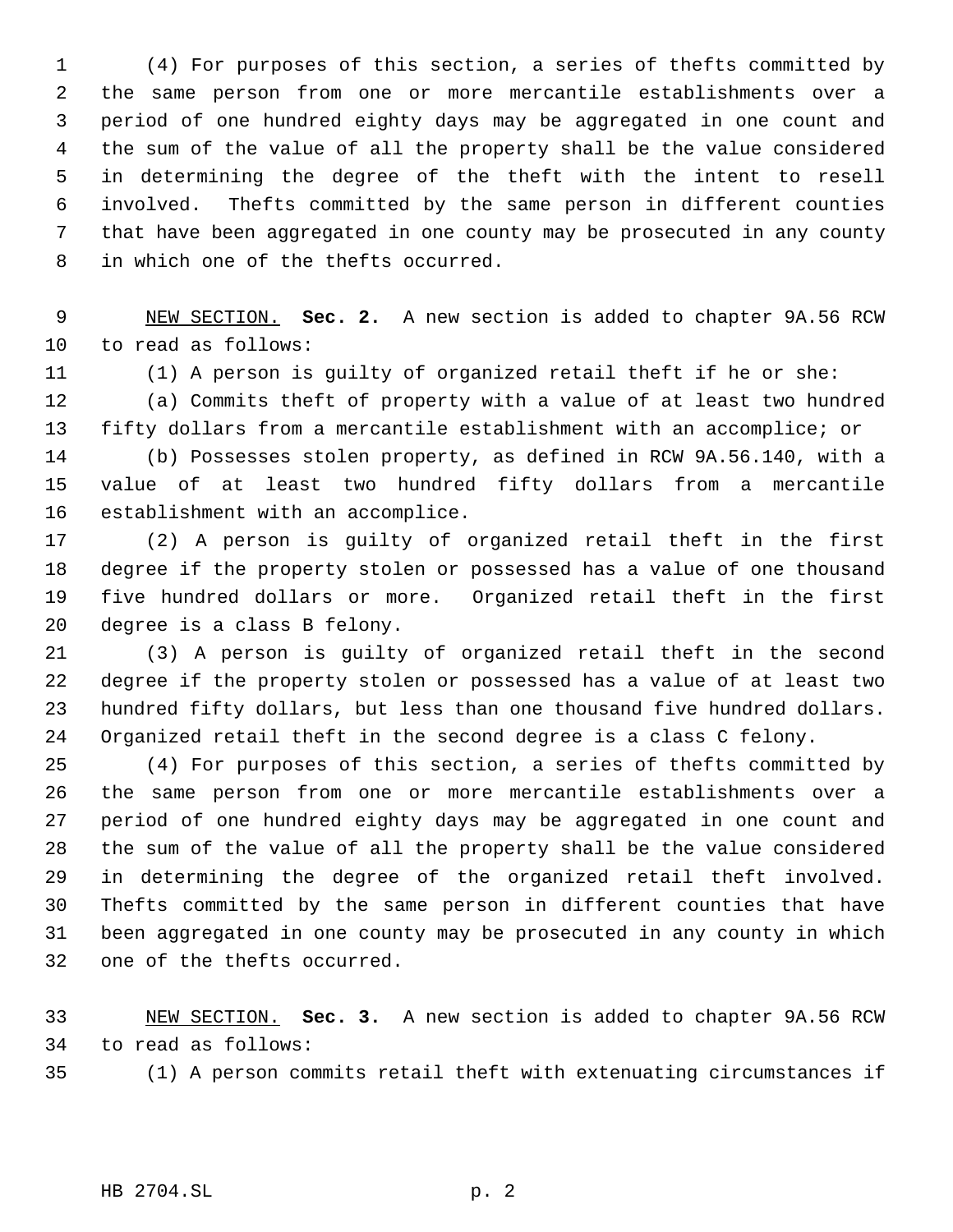he or she commits theft of property from a mercantile establishment with one of the following extenuating circumstances:

 (a) To facilitate the theft, the person leaves the mercantile establishment through a designated emergency exit;

 (b) The person was, at the time of the theft, in possession of an item, article, implement, or device designed to overcome security systems including, but not limited to, lined bags or tag removers; or

 (c) The person committed theft at three or more separate and distinct mercantile establishments within a one hundred eighty-day period.

 (2) A person is guilty of retail theft with extenuating circumstances in the first degree if the theft involved constitutes theft in the first degree. Retail theft with extenuating circumstances in the first degree is a class B felony.

 (3) A person is guilty of retail theft with extenuating circumstances in the second degree if the theft involved constitutes theft in the second degree. Retail theft with extenuating circumstances in the second degree is a class C felony.

 (4) A person is guilty of retail theft with extenuating circumstances in the third degree if the theft involved constitutes theft in the third degree. Retail theft with extenuating circumstances in the third degree is a class C felony.

 **Sec. 4.** RCW 9A.56.010 and 2002 c 97 s 1 are each amended to read as follows:

 The following definitions are applicable in this chapter unless the context otherwise requires:

 (1) "Access device" means any card, plate, code, account number, or other means of account access that can be used alone or in conjunction with another access device to obtain money, goods, services, or anything else of value, or that can be used to initiate a transfer of funds, other than a transfer originated solely by paper instrument;

 (2) "Appropriate lost or misdelivered property or services" means obtaining or exerting control over the property or services of another which the actor knows to have been lost or mislaid, or to have been delivered under a mistake as to identity of the recipient or as to the nature or amount of the property;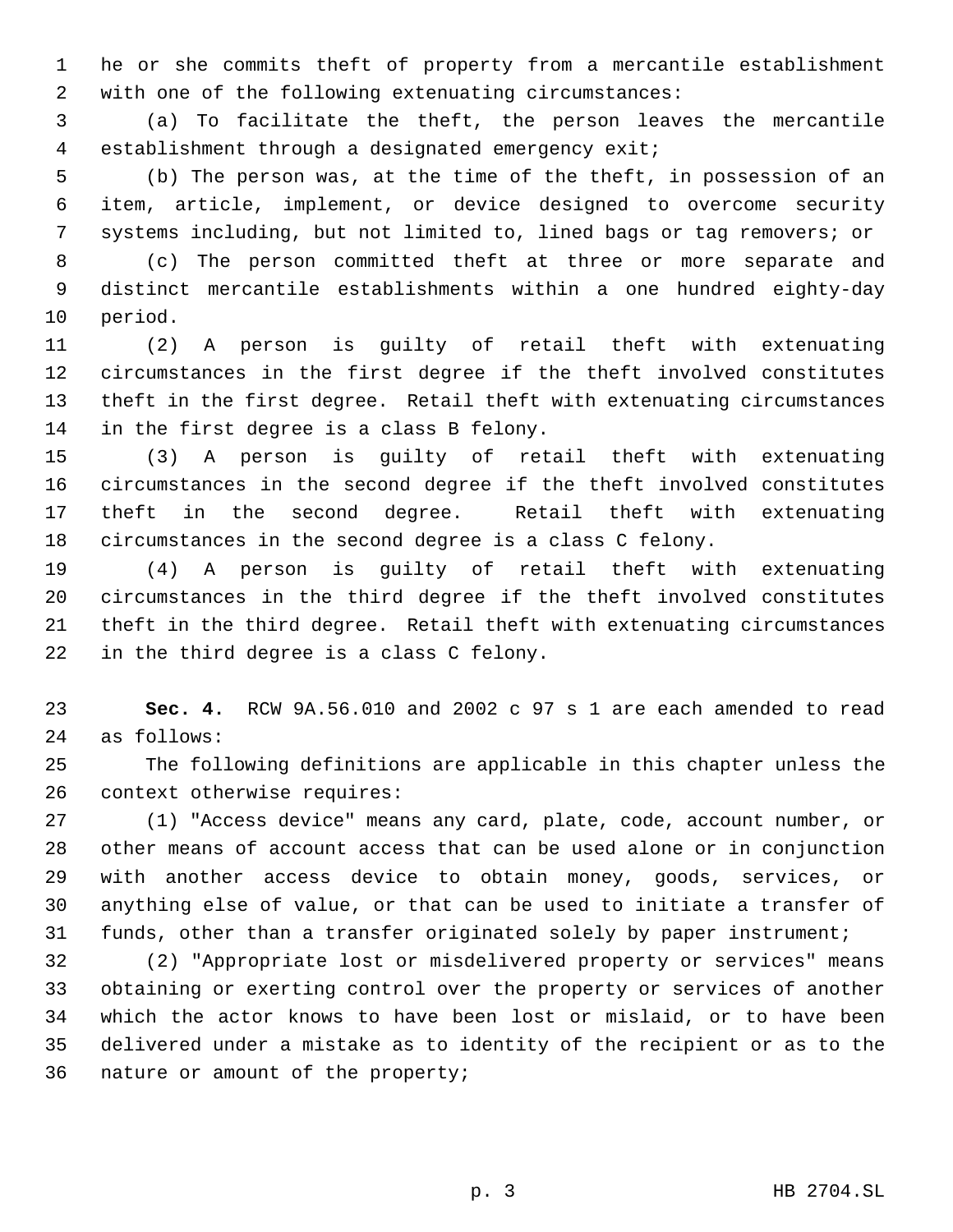(3) "Beverage crate" means a plastic or metal box-like container used by a manufacturer or distributor in the transportation or distribution of individually packaged beverages to retail outlets, and affixed with language stating "property of . . . . .," "owned by . . . . .," or other markings or words identifying ownership;

 (4) "By color or aid of deception" means that the deception operated to bring about the obtaining of the property or services; it is not necessary that deception be the sole means of obtaining the property or services;

(5) "Deception" occurs when an actor knowingly:

 (a) Creates or confirms another's false impression which the actor knows to be false; or

 (b) Fails to correct another's impression which the actor previously has created or confirmed; or

 (c) Prevents another from acquiring information material to the 16 disposition of the property involved; or

 (d) Transfers or encumbers property without disclosing a lien, adverse claim, or other legal impediment to the enjoyment of the property, whether that impediment is or is not valid, or is or is not a matter of official record; or

 (e) Promises performance which the actor does not intend to perform or knows will not be performed.

 (6) "Deprive" in addition to its common meaning means to make unauthorized use or an unauthorized copy of records, information, data, trade secrets, or computer programs;

 (7) "Merchandise pallet" means a wood or plastic carrier designed and manufactured as an item on which products can be placed before or during transport to retail outlets, manufacturers, or contractors, and 29 affixed with language stating "property of . . .," "owned by . . .," or other markings or words identifying ownership;

 (8) "Obtain control over" in addition to its common meaning, means: (a) In relation to property, to bring about a transfer or purported

 transfer to the obtainer or another of a legally recognized interest in the property; or

 (b) In relation to labor or service, to secure performance thereof for the benefits of the obtainer or another;

(9) "Owner" means a person, other than the actor, who has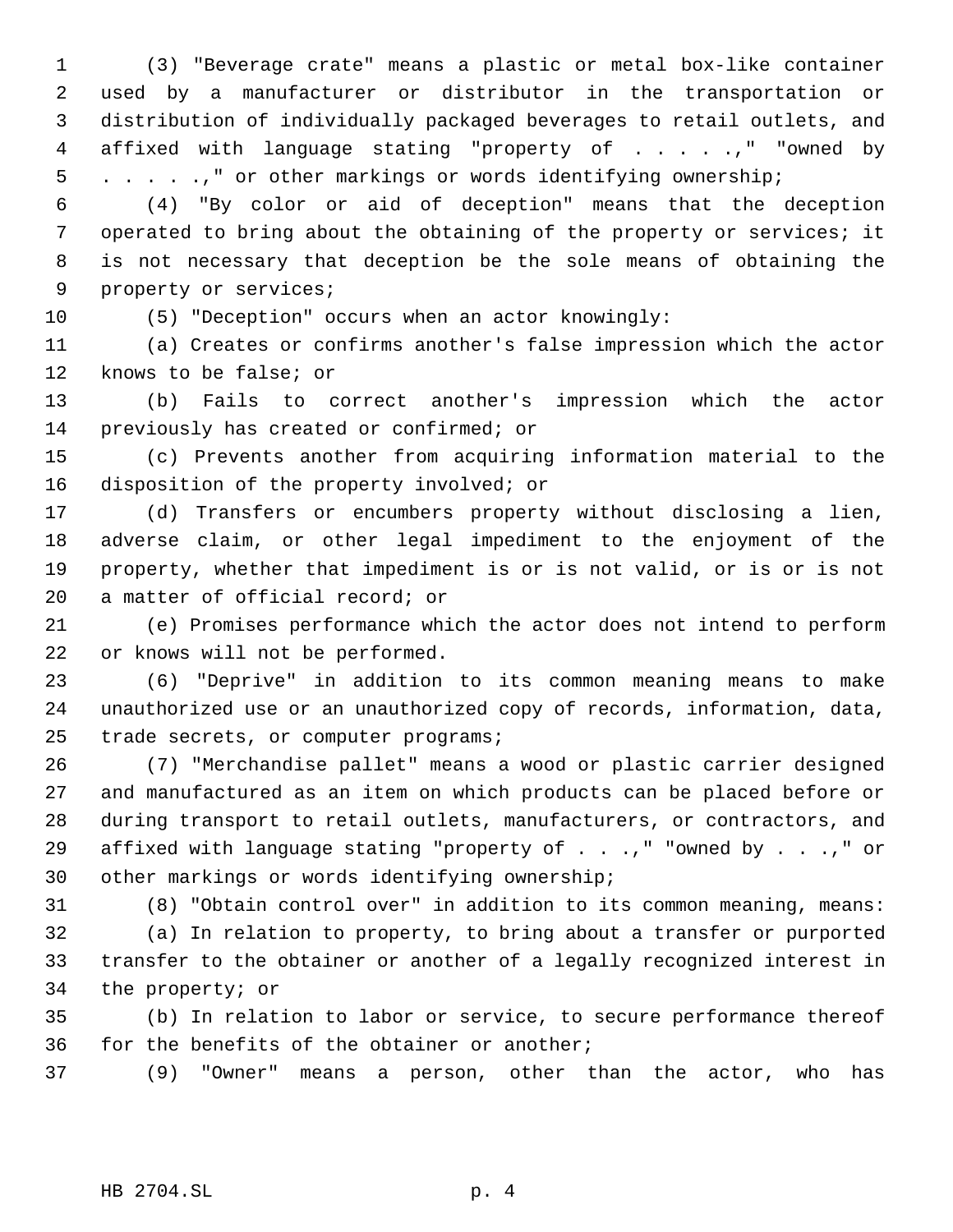possession of or any other interest in the property or services involved, and without whose consent the actor has no authority to exert 3 control over the property or services;

 (10) "Parking area" means a parking lot or other property provided by retailers for use by a customer for parking an automobile or other vehicle;

 (11) "Receive" includes, but is not limited to, acquiring title, possession, control, or a security interest, or any other interest in the property;

 (12) "Services" includes, but is not limited to, labor, professional services, transportation services, electronic computer services, the supplying of hotel accommodations, restaurant services, entertainment, the supplying of equipment for use, and the supplying of commodities of a public utility nature such as gas, electricity, steam, and water;

 (13) "Shopping cart" means a basket mounted on wheels or similar container generally used in a retail establishment by a customer for 18 the purpose of transporting goods of any kind;

(14) "Stolen" means obtained by theft, robbery, or extortion;

 (15) "Subscription television service" means cable or encrypted video and related audio and data services intended for viewing on a home television by authorized members of the public only, who have agreed to pay a fee for the service. Subscription services include but are not limited to those video services presently delivered by coaxial cable, fiber optic cable, terrestrial microwave, television broadcast, and satellite transmission;

 (16) "Telecommunication device" means (a) any type of instrument, device, machine, or equipment that is capable of transmitting or receiving telephonic or electronic communications; or (b) any part of such an instrument, device, machine, or equipment, or any computer circuit, computer chip, electronic mechanism, or other component, that is capable of facilitating the transmission or reception of telephonic or electronic communications;

 (17) "Telecommunication service" includes any service other than subscription television service provided for a charge or compensation to facilitate the transmission, transfer, or reception of a telephonic communication or an electronic communication;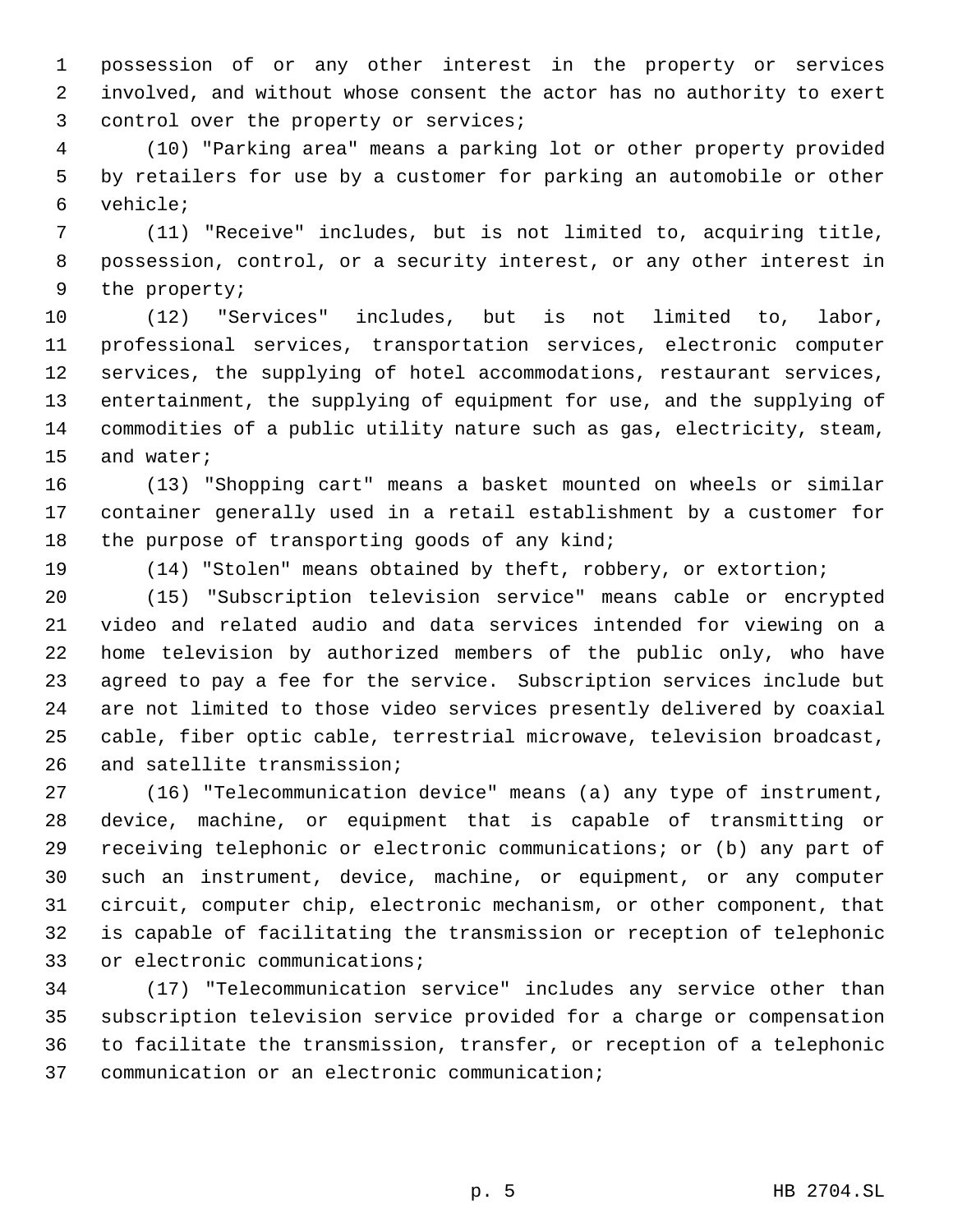(18) Value. (a) "Value" means the market value of the property or services at the time and in the approximate area of the criminal act.

 (b) Whether or not they have been issued or delivered, written instruments, except those having a readily ascertained market value, shall be evaluated as follows:

 (i) The value of an instrument constituting an evidence of debt, such as a check, draft, or promissory note, shall be deemed the amount due or collectible thereon or thereby, that figure ordinarily being the face amount of the indebtedness less any portion thereof which has been satisfied;

 (ii) The value of a ticket or equivalent instrument which evidences a right to receive transportation, entertainment, or other service 13 shall be deemed the price stated thereon, if any; and if no price is stated thereon, the value shall be deemed the price of such ticket or equivalent instrument which the issuer charged the general public;

 (iii) The value of any other instrument that creates, releases, discharges, or otherwise affects any valuable legal right, privilege, or obligation shall be deemed the greatest amount of economic loss which the owner of the instrument might reasonably suffer by virtue of the loss of the instrument.

 (c) Except as provided in sections 1(4) and 2(4) of this act, 22 whenever any series of transactions which constitute theft, would, when considered separately, constitute theft in the third degree because of value, and said series of transactions are a part of a criminal episode or a common scheme or plan, then the transactions may be aggregated in one count and the sum of the value of all said transactions shall be the value considered in determining the degree of theft involved.

 For purposes of this subsection, "criminal episode" means a series of thefts committed by the same person from one or more mercantile establishments on three or more occasions within a five-day period.

 (d) Whenever any person is charged with possessing stolen property and such person has unlawfully in his possession at the same time the stolen property of more than one person, then the stolen property possessed may be aggregated in one count and the sum of the value of all said stolen property shall be the value considered in determining 36 the degree of theft involved. Thefts committed by the same person in different counties that have been aggregated in one county may be prosecuted in any county in which one of the thefts occurred.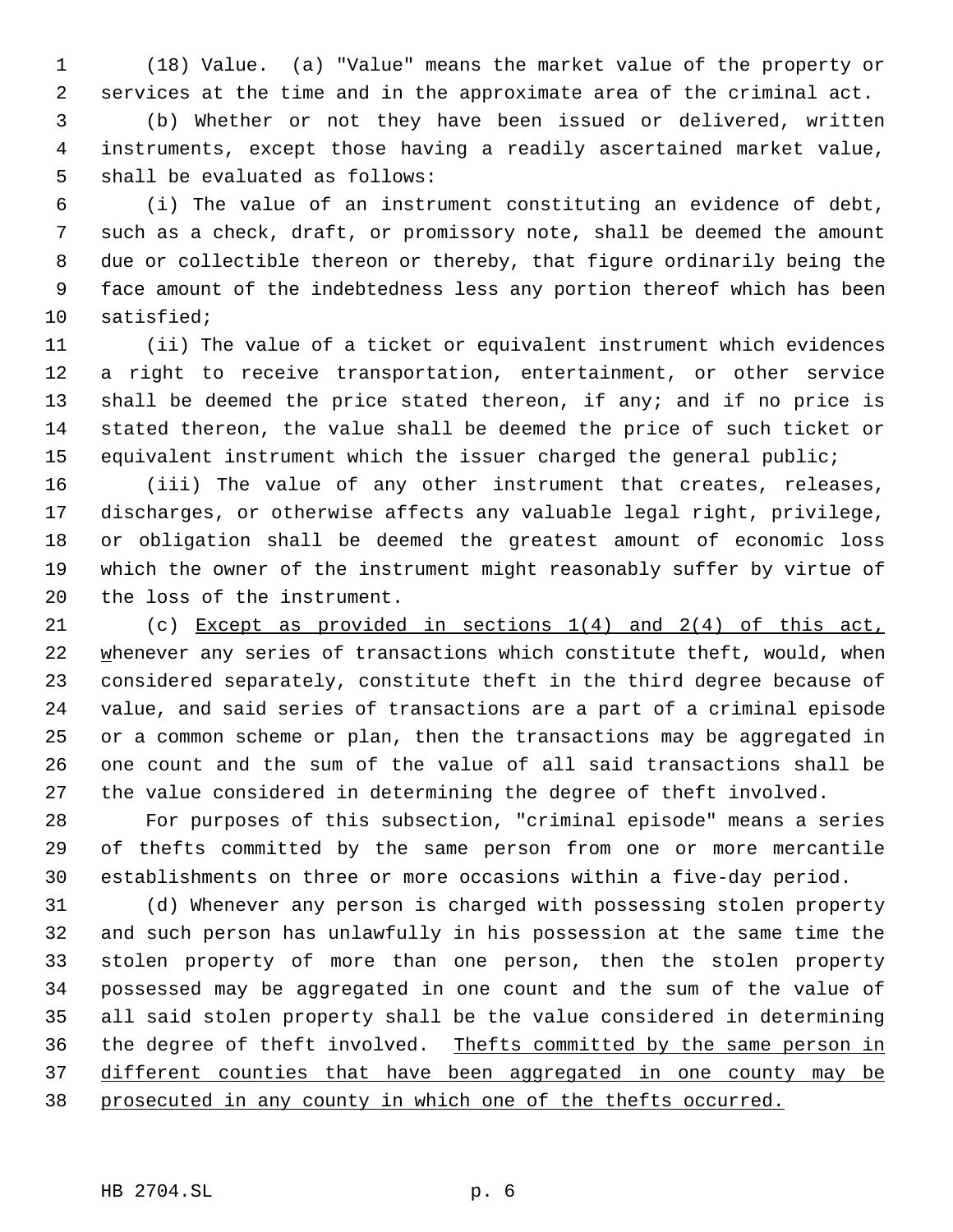(e) Property or services having value that cannot be ascertained pursuant to the standards set forth above shall be deemed to be of a value not exceeding two hundred and fifty dollars;

(19) "Wrongfully obtains" or "exerts unauthorized control" means:

(a) To take the property or services of another;

 (b) Having any property or services in one's possession, custody or control as bailee, factor, lessee, pledgee, renter, servant, attorney, agent, employee, trustee, executor, administrator, guardian, or officer of any person, estate, association, or corporation, or as a public officer, or person authorized by agreement or competent authority to take or hold such possession, custody, or control, to secrete, withhold, or appropriate the same to his or her own use or to the use of any person other than the true owner or person entitled thereto; or (c) Having any property or services in one's possession, custody, or control as partner, to secrete, withhold, or appropriate the same to his or her use or to the use of any person other than the true owner or person entitled thereto, where the use is unauthorized by the partnership agreement.

 **Sec. 5.** RCW 9A.82.010 and 2003 c 119 s 6, 2003 c 113 s 3, and 2003 c 53 s 85 are each reenacted and amended to read as follows:

 Unless the context requires the contrary, the definitions in this section apply throughout this chapter.

(1)(a) "Beneficial interest" means:

 (i) The interest of a person as a beneficiary under a trust established under Title 11 RCW in which the trustee for the trust holds legal or record title to real property;

 (ii) The interest of a person as a beneficiary under any other trust arrangement under which a trustee holds legal or record title to real property for the benefit of the beneficiary; or

 (iii) The interest of a person under any other form of express fiduciary arrangement under which one person holds legal or record title to real property for the benefit of the other person.

 (b) "Beneficial interest" does not include the interest of a stockholder in a corporation or the interest of a partner in a general partnership or limited partnership.

 (c) A beneficial interest is considered to be located where the real property owned by the trustee is located.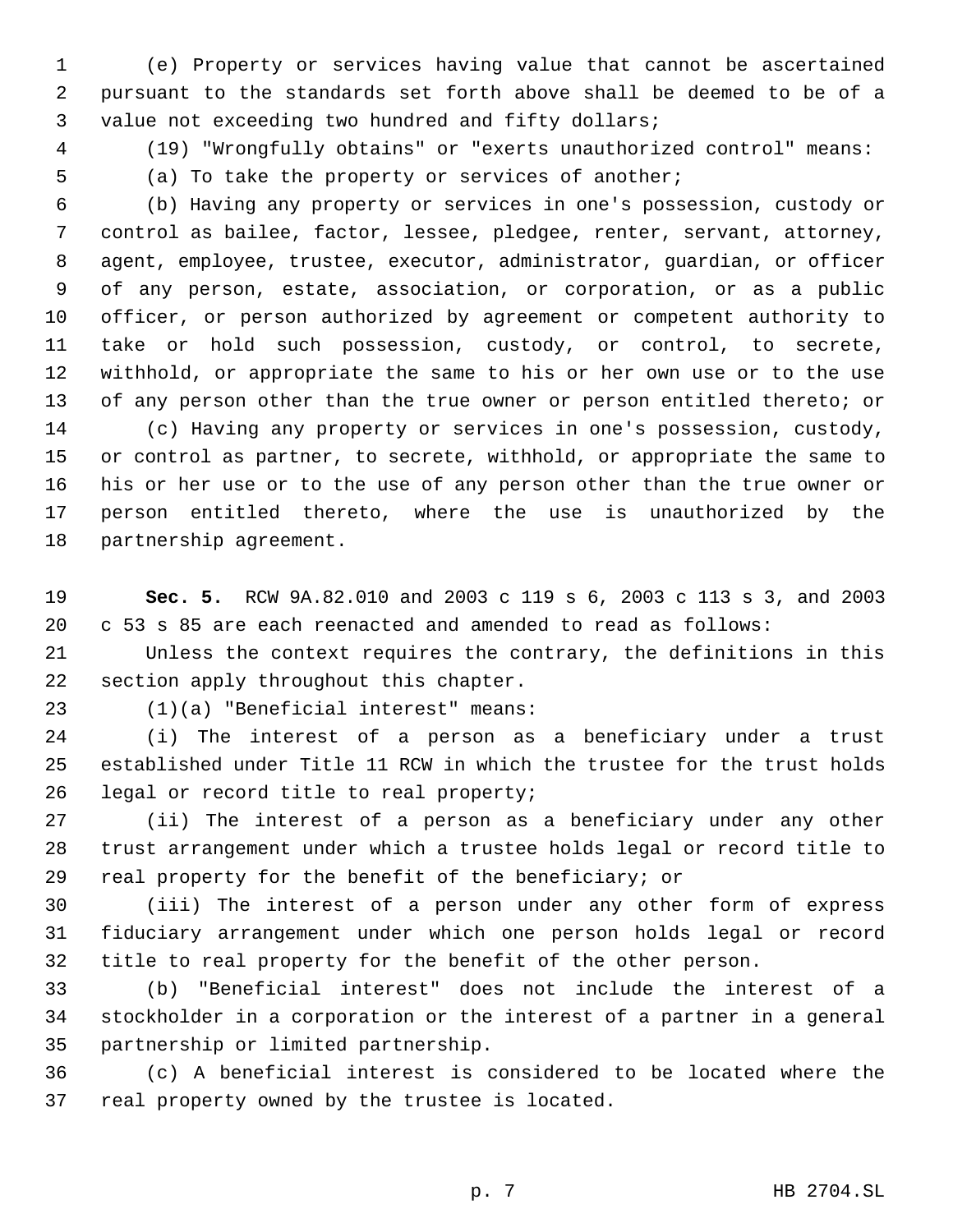(2) "Control" means the possession of a sufficient interest to permit substantial direction over the affairs of an enterprise.

 (3) "Creditor" means a person making an extension of credit or a person claiming by, under, or through a person making an extension of credit.

 (4) "Criminal profiteering" means any act, including any anticipatory or completed offense, committed for financial gain, that is chargeable or indictable under the laws of the state in which the act occurred and, if the act occurred in a state other than this state, would be chargeable or indictable under the laws of this state had the act occurred in this state and punishable as a felony and by imprisonment for more than one year, regardless of whether the act is charged or indicted, as any of the following:

(a) Murder, as defined in RCW 9A.32.030 and 9A.32.050;

(b) Robbery, as defined in RCW 9A.56.200 and 9A.56.210;

(c) Kidnapping, as defined in RCW 9A.40.020 and 9A.40.030;

(d) Forgery, as defined in RCW 9A.60.020 and 9A.60.030;

 (e) Theft, as defined in RCW 9A.56.030, 9A.56.040, 9A.56.060, 9A.56.080, and 9A.56.083;

 (f) Unlawful sale of subscription television services, as defined in RCW 9A.56.230;

 (g) Theft of telecommunication services or unlawful manufacture of a telecommunication device, as defined in RCW 9A.56.262 and 9A.56.264;

(h) Child selling or child buying, as defined in RCW 9A.64.030;

 (i) Bribery, as defined in RCW 9A.68.010, 9A.68.020, 9A.68.040, and 9A.68.050;

(j) Gambling, as defined in RCW 9.46.220 and 9.46.215 and 9.46.217;

(k) Extortion, as defined in RCW 9A.56.120 and 9A.56.130;

 (l) Unlawful production of payment instruments, unlawful possession of payment instruments, unlawful possession of a personal identification device, unlawful possession of fictitious identification, or unlawful possession of instruments of financial fraud, as defined in RCW 9A.56.320;

 (m) Extortionate extension of credit, as defined in RCW 9A.82.020; (n) Advancing money for use in an extortionate extension of credit, as defined in RCW 9A.82.030;

 (o) Collection of an extortionate extension of credit, as defined in RCW 9A.82.040;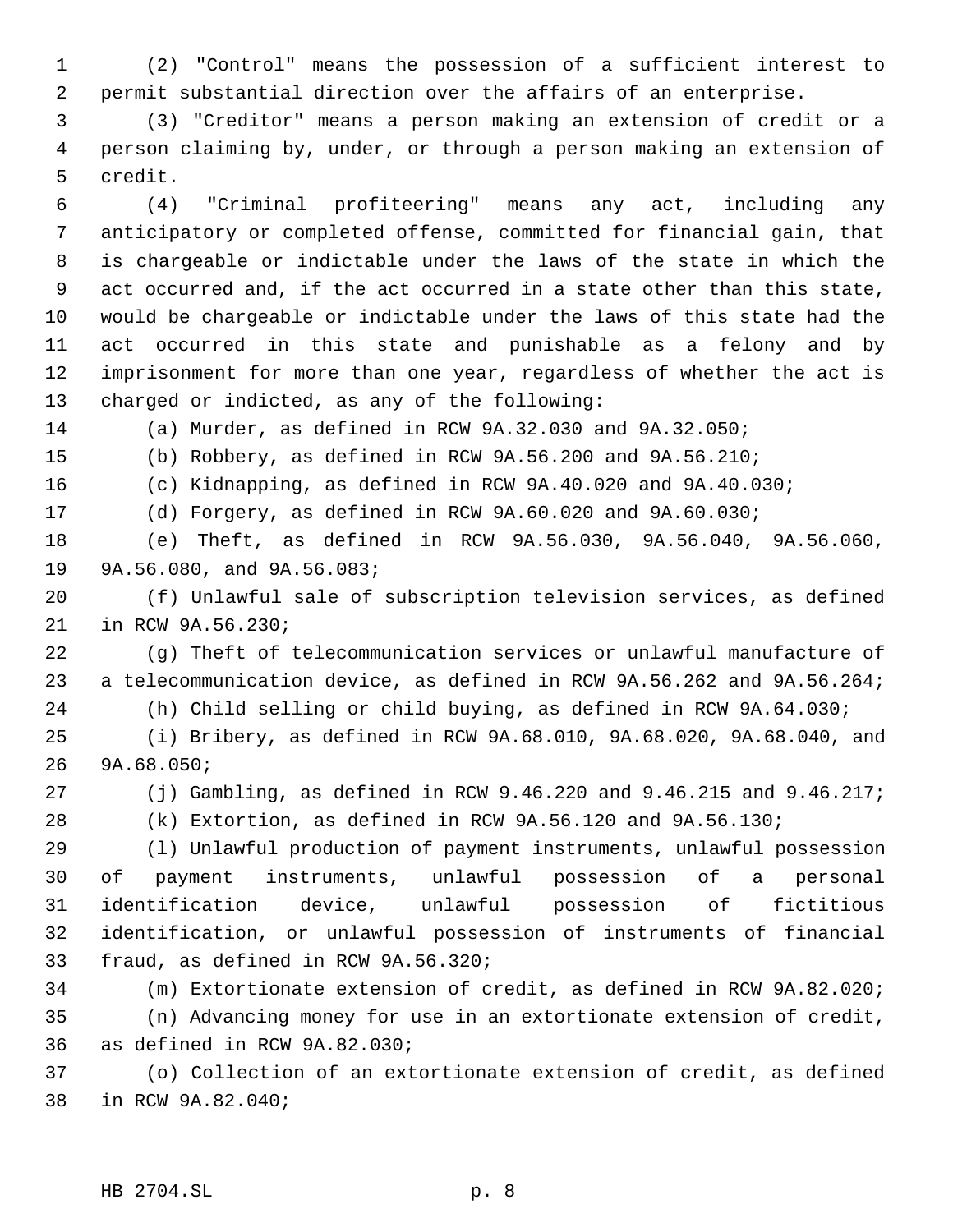(p) Collection of an unlawful debt, as defined in RCW 9A.82.045; (q) Delivery or manufacture of controlled substances or possession with intent to deliver or manufacture controlled substances under chapter 69.50 RCW; (r) Trafficking in stolen property, as defined in RCW 9A.82.050; (s) Leading organized crime, as defined in RCW 9A.82.060; (t) Money laundering, as defined in RCW 9A.83.020; (u) Obstructing criminal investigations or prosecutions in violation of RCW 9A.72.090, 9A.72.100, 9A.72.110, 9A.72.120, 9A.72.130, 9A.76.070, or 9A.76.180; (v) Fraud in the purchase or sale of securities, as defined in RCW 21.20.010; (w) Promoting pornography, as defined in RCW 9.68.140; (x) Sexual exploitation of children, as defined in RCW 9.68A.040, 9.68A.050, and 9.68A.060; (y) Promoting prostitution, as defined in RCW 9A.88.070 and 9A.88.080; (z) Arson, as defined in RCW 9A.48.020 and 9A.48.030; (aa) Assault, as defined in RCW 9A.36.011 and 9A.36.021; (bb) Assault of a child, as defined in RCW 9A.36.120 and 9A.36.130; (cc) A pattern of equity skimming, as defined in RCW 61.34.020; (dd) Commercial telephone solicitation in violation of RCW 19.158.040(1); (ee) Trafficking in insurance claims, as defined in RCW 48.30A.015; (ff) Unlawful practice of law, as defined in RCW 2.48.180; (gg) Commercial bribery, as defined in RCW 9A.68.060; (hh) Health care false claims, as defined in RCW 48.80.030; (ii) Unlicensed practice of a profession or business, as defined in RCW 18.130.190(7); (jj) Improperly obtaining financial information, as defined in RCW 9.35.010; (kk) Identity theft, as defined in RCW 9.35.020; (ll) Unlawful shipment of cigarettes in violation of RCW 34 70.155.105(6) (a) or  $(b)$ ;  $((e^c)^*)$  (mm) Unlawful shipment of cigarettes in violation of RCW  $82.24.110(2)$  *i*  (nn) Theft with the intent to resell, as defined in section 1 of 38 this act; or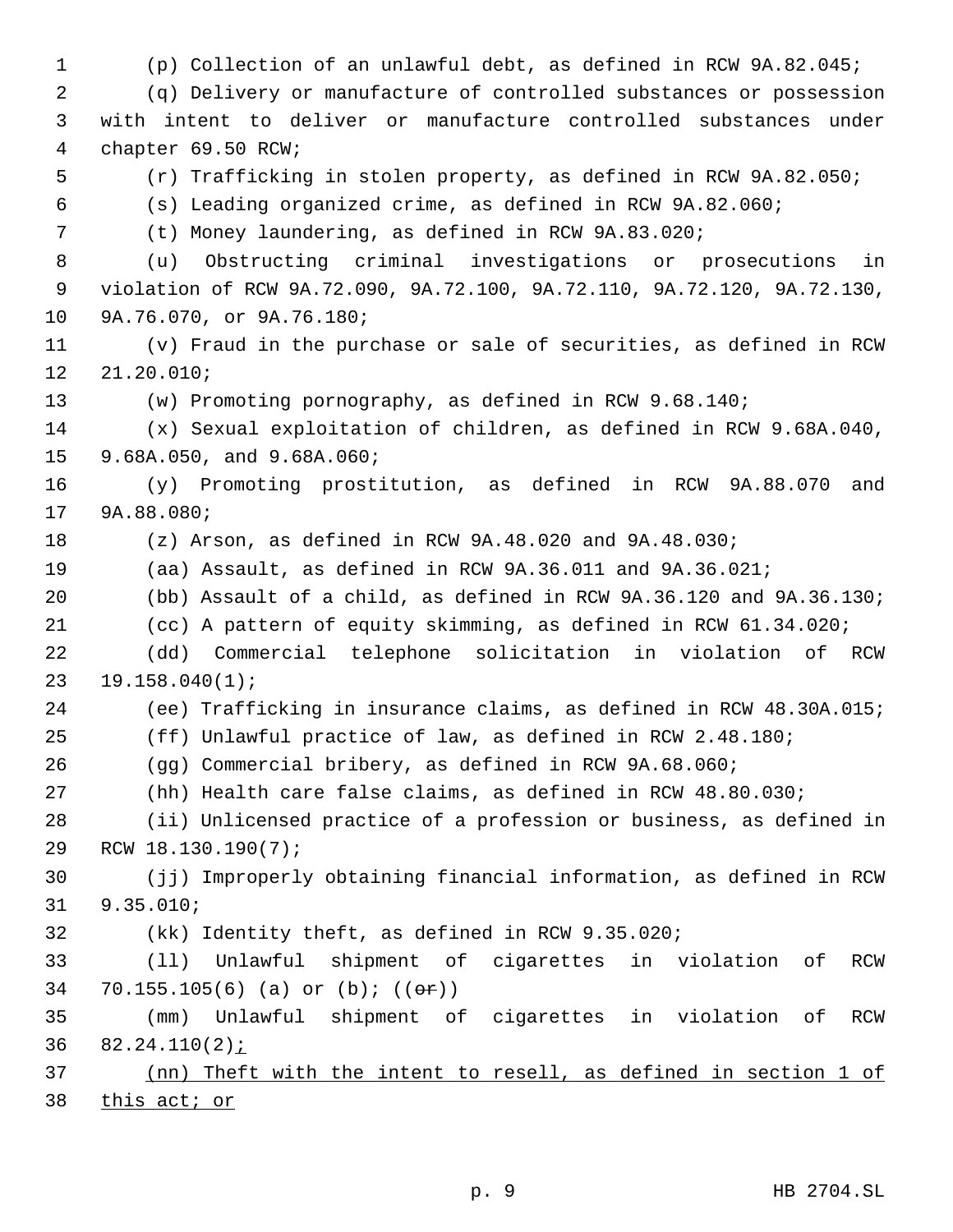(oo) Organized retail theft, as defined in section 2 of this act.

 (5) "Dealer in property" means a person who buys and sells property as a business.

 (6) "Debtor" means a person to whom an extension of credit is made or a person who guarantees the repayment of an extension of credit or in any manner undertakes to indemnify the creditor against loss resulting from the failure of a person to whom an extension is made to repay the same.

 (7) "Documentary material" means any book, paper, document, writing, drawing, graph, chart, photograph, phonograph record, magnetic tape, computer printout, other data compilation from which information can be obtained or from which information can be translated into usable form, or other tangible item.

 (8) "Enterprise" includes any individual, sole proprietorship, partnership, corporation, business trust, or other profit or nonprofit legal entity, and includes any union, association, or group of individuals associated in fact although not a legal entity, and both illicit and licit enterprises and governmental and nongovernmental entities.

 (9) "Extortionate extension of credit" means an extension of credit with respect to which it is the understanding of the creditor and the debtor at the time the extension is made that delay in making repayment or failure to make repayment could result in the use of violence or other criminal means to cause harm to the person, reputation, or property of any person.

 (10) "Extortionate means" means the use, or an express or implicit threat of use, of violence or other criminal means to cause harm to the person, reputation, or property of any person.

 (11) "Financial institution" means any bank, trust company, savings and loan association, savings bank, mutual savings bank, credit union, or loan company under the jurisdiction of the state or an agency of the United States.

 (12) "Pattern of criminal profiteering activity" means engaging in at least three acts of criminal profiteering, one of which occurred after July 1, 1985, and the last of which occurred within five years, excluding any period of imprisonment, after the commission of the earliest act of criminal profiteering. In order to constitute a pattern, the three acts must have the same or similar intent, results,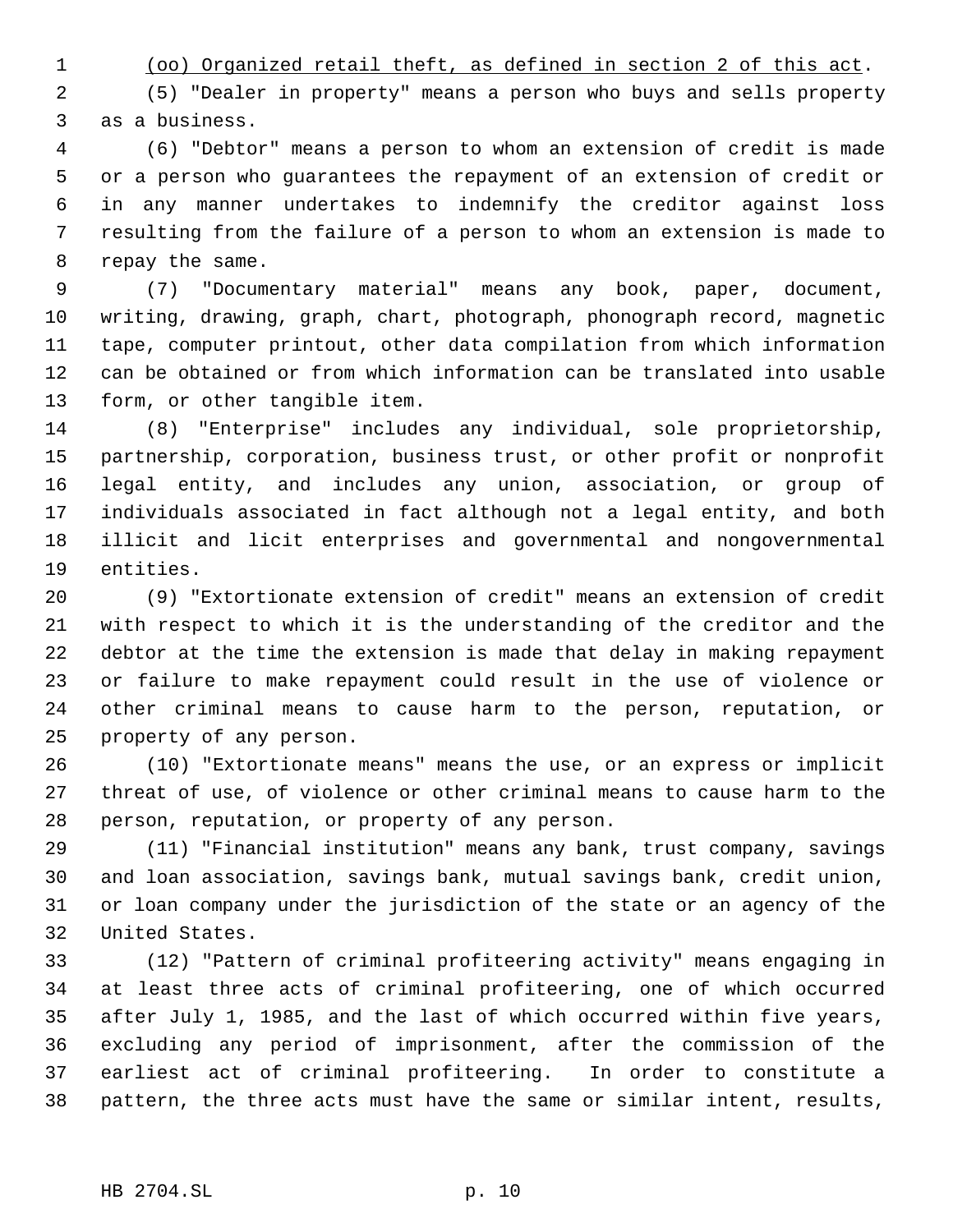accomplices, principals, victims, or methods of commission, or be otherwise interrelated by distinguishing characteristics including a nexus to the same enterprise, and must not be isolated events. However, in any civil proceedings brought pursuant to RCW 9A.82.100 by any person other than the attorney general or county prosecuting attorney in which one or more acts of fraud in the purchase or sale of securities are asserted as acts of criminal profiteering activity, it is a condition to civil liability under RCW 9A.82.100 that the defendant has been convicted in a criminal proceeding of fraud in the purchase or sale of securities under RCW 21.20.400 or under the laws of another state or of the United States requiring the same elements of proof, but such conviction need not relate to any act or acts asserted as acts of criminal profiteering activity in such civil action under RCW 9A.82.100.

 (13) "Real property" means any real property or interest in real property, including but not limited to a land sale contract, lease, or mortgage of real property.

 (14) "Records" means any book, paper, writing, record, computer program, or other material.

 (15) "Repayment of an extension of credit" means the repayment, satisfaction, or discharge in whole or in part of a debt or claim, acknowledged or disputed, valid or invalid, resulting from or in connection with that extension of credit.

 (16) "Stolen property" means property that has been obtained by theft, robbery, or extortion.

 (17) "To collect an extension of credit" means to induce in any way a person to make repayment thereof.

 (18) "To extend credit" means to make or renew a loan or to enter into an agreement, tacit or express, whereby the repayment or satisfaction of a debt or claim, whether acknowledged or disputed, valid or invalid, and however arising, may or shall be deferred.

 (19) "Traffic" means to sell, transfer, distribute, dispense, or otherwise dispose of stolen property to another person, or to buy, receive, possess, or obtain control of stolen property, with intent to sell, transfer, distribute, dispense, or otherwise dispose of the property to another person.

(20)(a) "Trustee" means: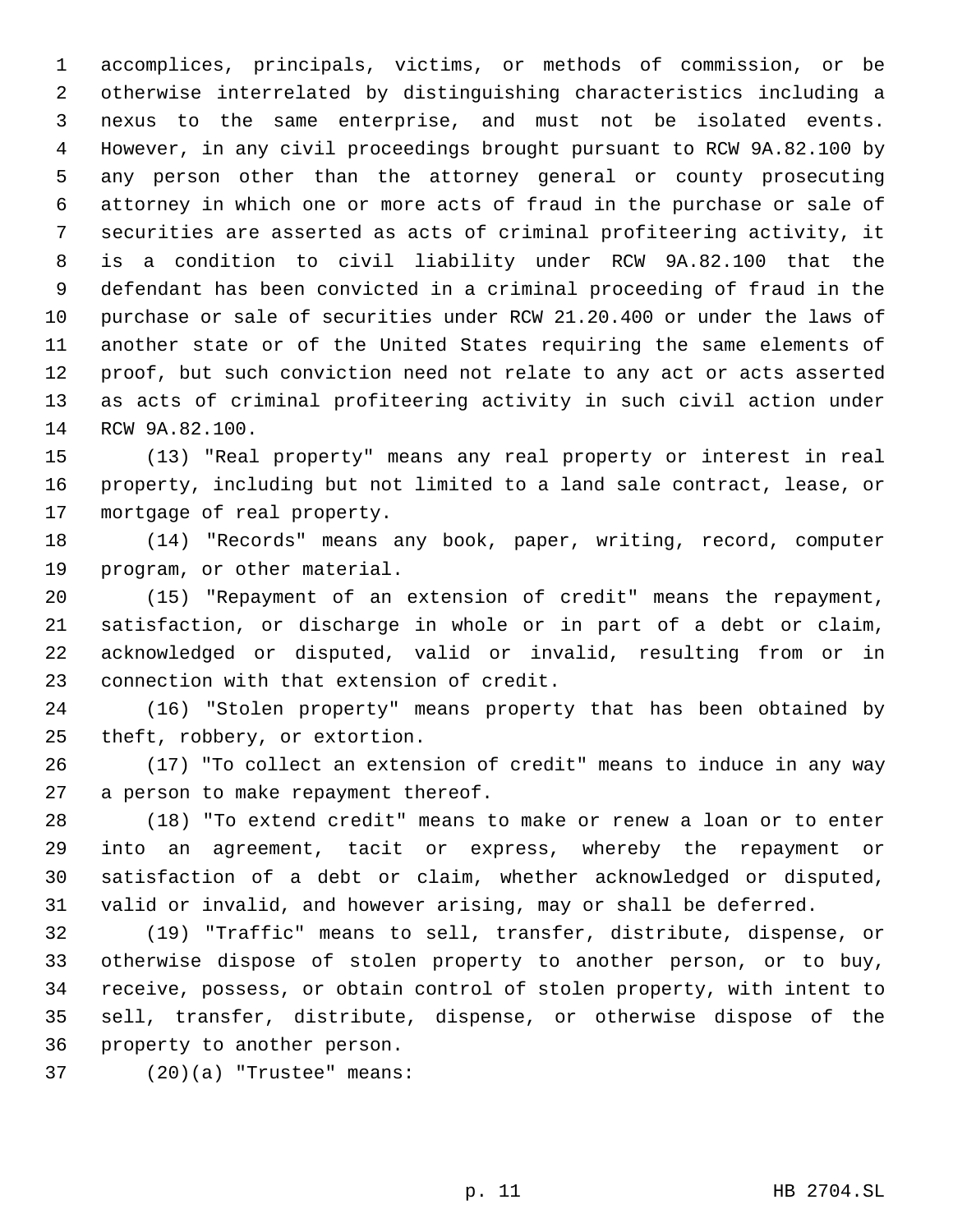(i) A person acting as a trustee under a trust established under Title 11 RCW in which the trustee holds legal or record title to real property; (ii) A person who holds legal or record title to real property in which another person has a beneficial interest; or 6 (iii) A successor trustee to a person who is a trustee under  $(a)(i)$  or (ii) of this subsection. (b) "Trustee" does not mean a person appointed or acting as: (i) A personal representative under Title 11 RCW; 10 (ii) A trustee of any testamentary trust; (iii) A trustee of any indenture of trust under which a bond is issued; or (iv) A trustee under a deed of trust. (21) "Unlawful debt" means any money or other thing of value constituting principal or interest of a debt that is legally unenforceable in the state in full or in part because the debt was incurred or contracted: (a) In violation of any one of the following: (i) Chapter 67.16 RCW relating to horse racing; (ii) Chapter 9.46 RCW relating to gambling; (b) In a gambling activity in violation of federal law; or (c) In connection with the business of lending money or a thing of value at a rate that is at least twice the permitted rate under the applicable state or federal law relating to usury. **Sec. 6.** RCW 9.94A.515 and 2005 c 458 s 2 and 2005 c 183 s 9 are each reenacted and amended to read as follows: TABLE 2 CRIMES INCLUDED WITHIN EACH SERIOUSNESS LEVEL XVI Aggravated Murder 1 (RCW 10.95.020) XV Homicide by abuse (RCW 9A.32.055) Malicious explosion 1 (RCW 70.74.280(1))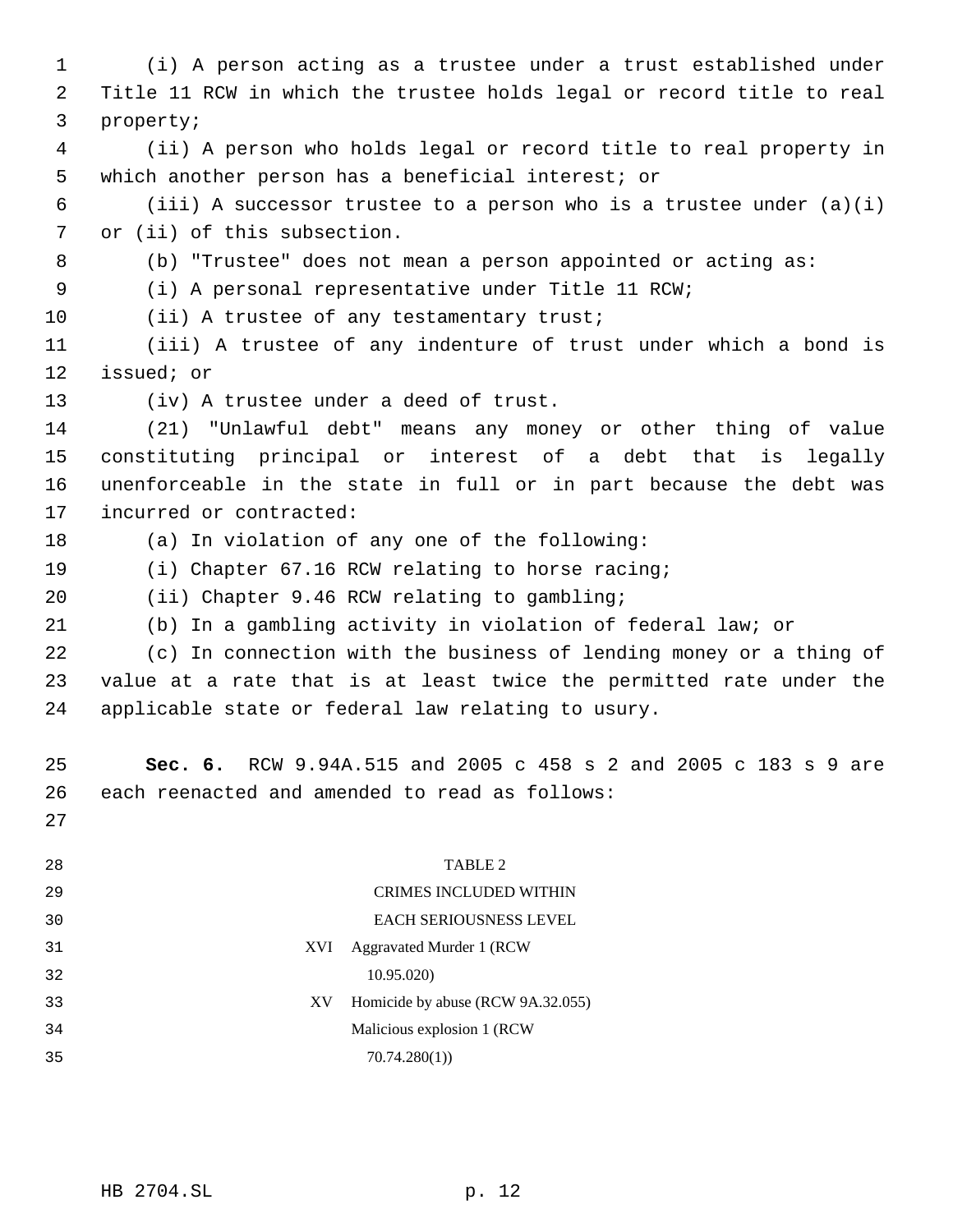| 1          |            | Murder 1 (RCW 9A.32.030)                |
|------------|------------|-----------------------------------------|
| $\sqrt{2}$ | <b>XIV</b> | Murder 2 (RCW 9A.32.050)                |
| 3          |            | Trafficking 1 (RCW 9A.40.100(1))        |
| 4          | XIII       | Malicious explosion 2 (RCW)             |
| 5          |            | 70.74.280(2)                            |
| 6          |            | Malicious placement of an explosive 1   |
| 7          |            | (RCW 70.74.270(1))                      |
| 8          | XII        | Assault 1 (RCW 9A.36.011)               |
| 9          |            | Assault of a Child 1 (RCW 9A.36.120)    |
| 10         |            | Malicious placement of an imitation     |
| 11         |            | device 1 (RCW 70.74.272(1)(a))          |
| 12         |            | Rape 1 (RCW 9A.44.040)                  |
| 13         |            | Rape of a Child 1 (RCW 9A.44.073)       |
| 14         |            | Trafficking 2 (RCW 9A.40.100(2))        |
| 15         | XI         | Manslaughter 1 (RCW 9A.32.060)          |
| 16         |            | Rape 2 (RCW 9A.44.050)                  |
| 17         |            | Rape of a Child 2 (RCW 9A.44.076)       |
| 18         | X          | Child Molestation 1 (RCW 9A.44.083)     |
| 19         |            | Indecent Liberties (with forcible       |
| 20         |            | compulsion) (RCW                        |
| 21         |            | 9A.44.100(1)(a)                         |
| 22         |            | Kidnapping 1 (RCW 9A.40.020)            |
| 23         |            | Leading Organized Crime (RCW            |
| 24         |            | 9A.82.060(1)(a)                         |
| 25         |            | Malicious explosion 3 (RCW              |
| 26         |            | 70.74.280(3)                            |
| 27         |            | <b>Sexually Violent Predator Escape</b> |
| 28         |            | (RCW 9A.76.115)                         |
| 29         | IX         | Assault of a Child 2 (RCW 9A.36.130)    |
| 30         |            | Explosive devices prohibited (RCW       |
| 31         |            | 70.74.180)                              |
| 32         |            | Hit and Run--Death (RCW                 |
| 33         |            | 46.52.020(4)(a)                         |
| 34         |            | Homicide by Watercraft, by being        |
| 35         |            | under the influence of intoxicating     |
| 36         |            | liquor or any drug (RCW                 |
| 37         |            | 79A.60.050)                             |
|            |            |                                         |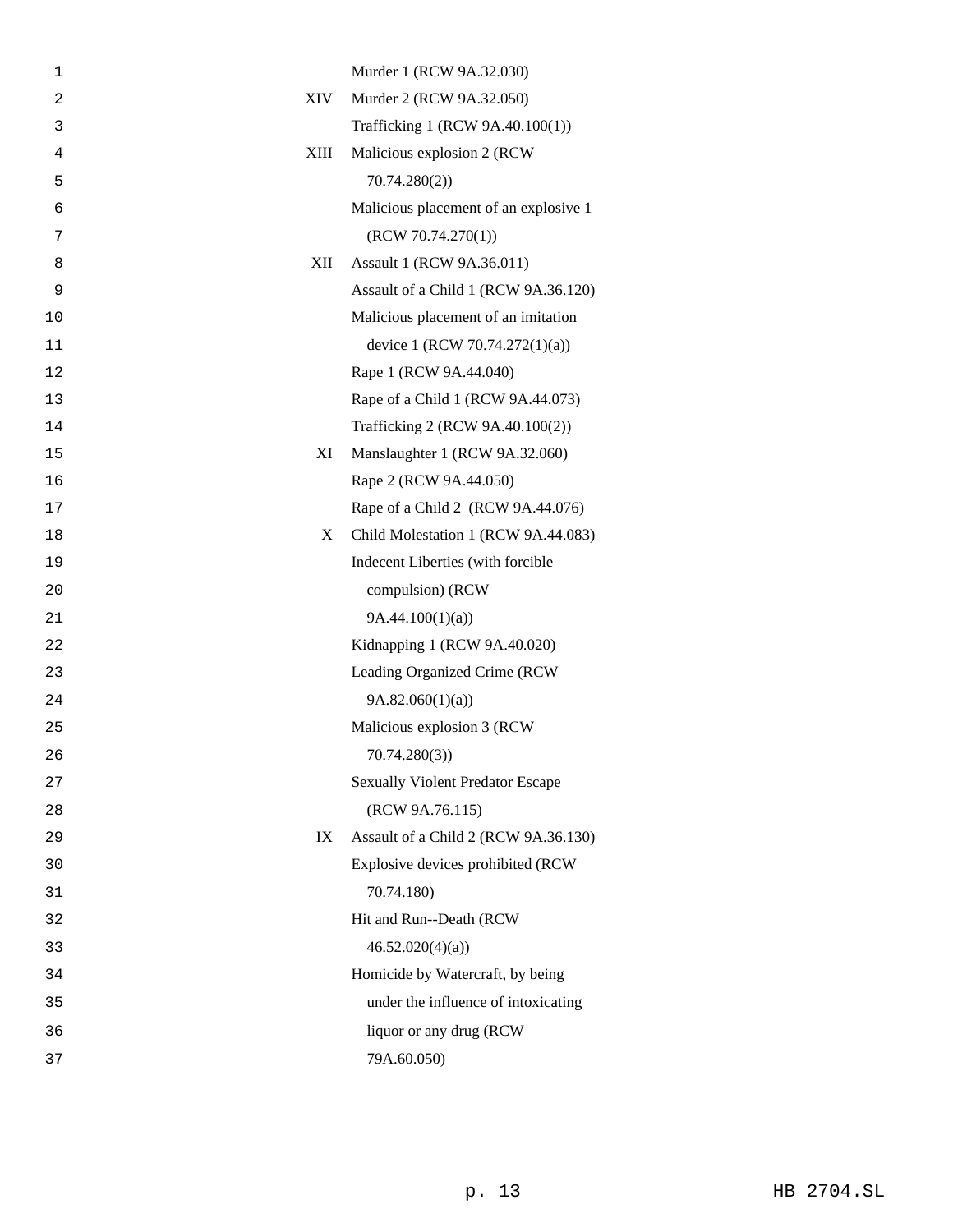| Inciting Criminal Profiteering (RCW)  |
|---------------------------------------|
| 9A.82.060(1)(b)                       |
| Malicious placement of an explosive 2 |
| (RCW 70.74.270(2))                    |
| Robbery 1 (RCW 9A.56.200)             |
| Sexual Exploitation (RCW 9.68A.040)   |
| Vehicular Homicide, by being under    |
| the influence of intoxicating liquor  |
| or any drug (RCW 46.61.520)           |
| VIII<br>Arson 1 (RCW 9A.48.020)       |
| Homicide by Watercraft, by the        |
| operation of any vessel in a          |
| reckless manner (RCW                  |
| 79A.60.050)                           |
| Manslaughter 2 (RCW 9A.32.070)        |
| Promoting Prostitution 1 (RCW         |
| 9A.88.070)                            |
| Theft of Ammonia (RCW 69.55.010)      |
| Vehicular Homicide, by the operation  |
| of any vehicle in a reckless          |
| manner (RCW 46.61.520)                |
| Burglary 1 (RCW 9A.52.020)<br>VII     |
| Child Molestation 2 (RCW 9A.44.086)   |
| Civil Disorder Training (RCW          |
| 9A.48.120)                            |
| Dealing in depictions of minor        |
| engaged in sexually explicit          |
| conduct (RCW 9.68A.050)               |
| Drive-by Shooting (RCW 9A.36.045)     |
| Homicide by Watercraft, by disregard  |
| for the safety of others (RCW         |
| 79A.60.050)                           |
| Indecent Liberties (without forcible  |
| compulsion) (RCW 9A.44.100(1)         |
| $(b)$ and $(c)$ )                     |
| Introducing Contraband 1 (RCW         |
| 9A.76.140)                            |
|                                       |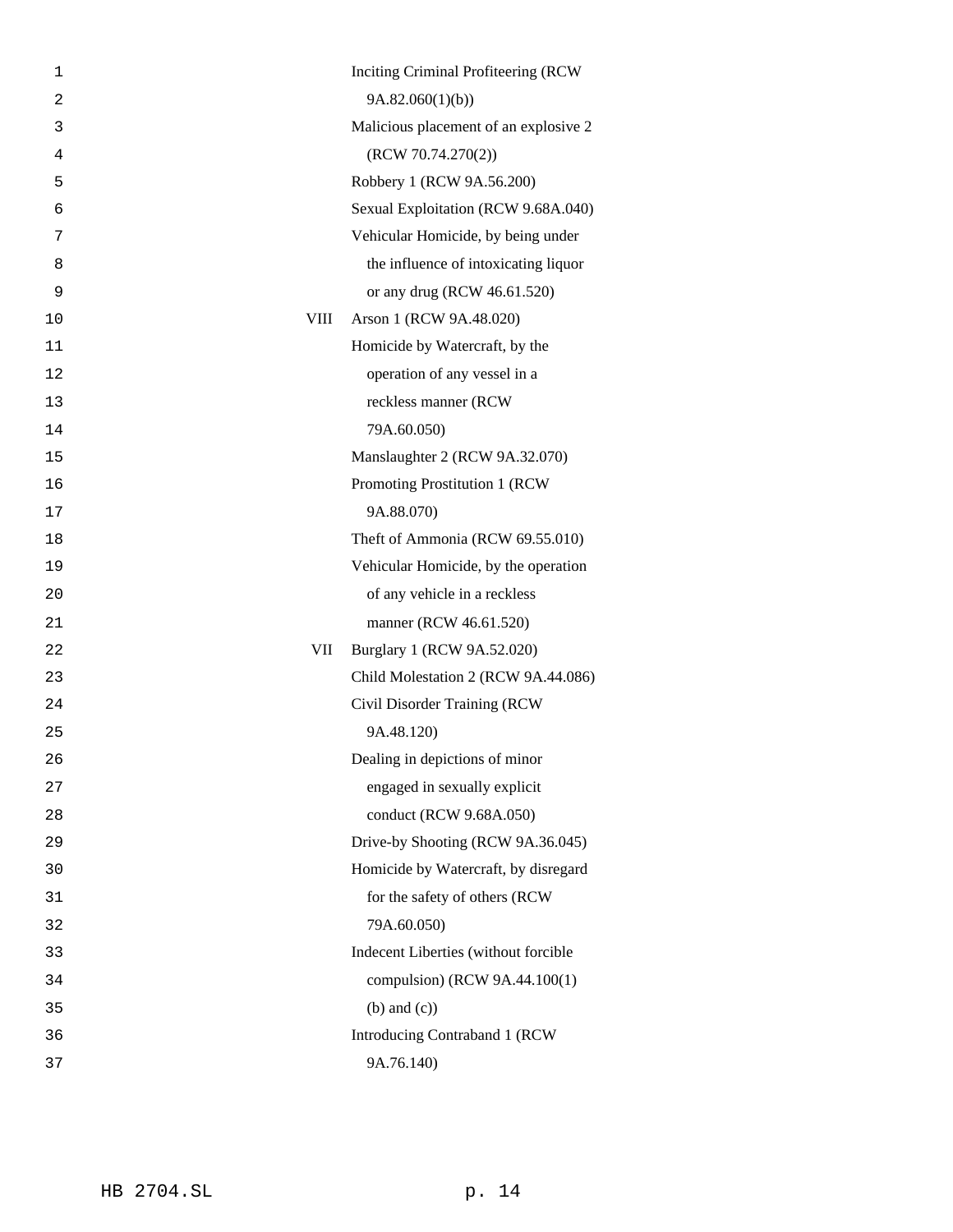| 1              |    | Malicious placement of an explosive 3   |
|----------------|----|-----------------------------------------|
| $\overline{c}$ |    | (RCW 70.74.270(3))                      |
| 3              |    | Negligently Causing Death By Use of     |
| 4              |    | a Signal Preemption Device              |
| 5              |    | (RCW 46.37.675)                         |
| 6              |    | Sending, bringing into state depictions |
| 7              |    | of minor engaged in sexually            |
| 8              |    | explicit conduct (RCW                   |
| 9              |    | 9.68A.060)                              |
| 10             |    | Unlawful Possession of a Firearm in     |
| 11             |    | the first degree (RCW                   |
| 12             |    | 9.41.040(1)                             |
| 13             |    | Use of a Machine Gun in Commission      |
| 14             |    | of a Felony (RCW 9.41.225)              |
| 15             |    | Vehicular Homicide, by disregard for    |
| 16             |    | the safety of others (RCW               |
| 17             |    | 46.61.520)                              |
| 18             | VI | Bail Jumping with Murder 1 (RCW         |
| 19             |    | 9A.76.170(3)(a)                         |
| 20             |    | Bribery (RCW 9A.68.010)                 |
| 21             |    | Incest 1 (RCW $9A.64.020(1)$ )          |
| 22             |    | Intimidating a Judge (RCW               |
| 23             |    | 9A.72.160)                              |
| 24             |    | Intimidating a Juror/Witness (RCW       |
| 25             |    | 9A.72.110, 9A.72.130)                   |
| 26             |    | Malicious placement of an imitation     |
| 27             |    | device 2 (RCW 70.74.272(1)(b))          |
| 28             |    | Rape of a Child 3 (RCW 9A.44.079)       |
| 29             |    | Theft of a Firearm (RCW 9A.56.300)      |
| 30             |    | Unlawful Storage of Ammonia (RCW        |
| 31             |    | 69.55.020)                              |
| 32             | V  | Abandonment of dependent person 1       |
| 33             |    | (RCW 9A.42.060)                         |
| 34             |    | Advancing money or property for         |
| 35             |    | extortionate extension of credit        |
| 36             |    | (RCW 9A.82.030)                         |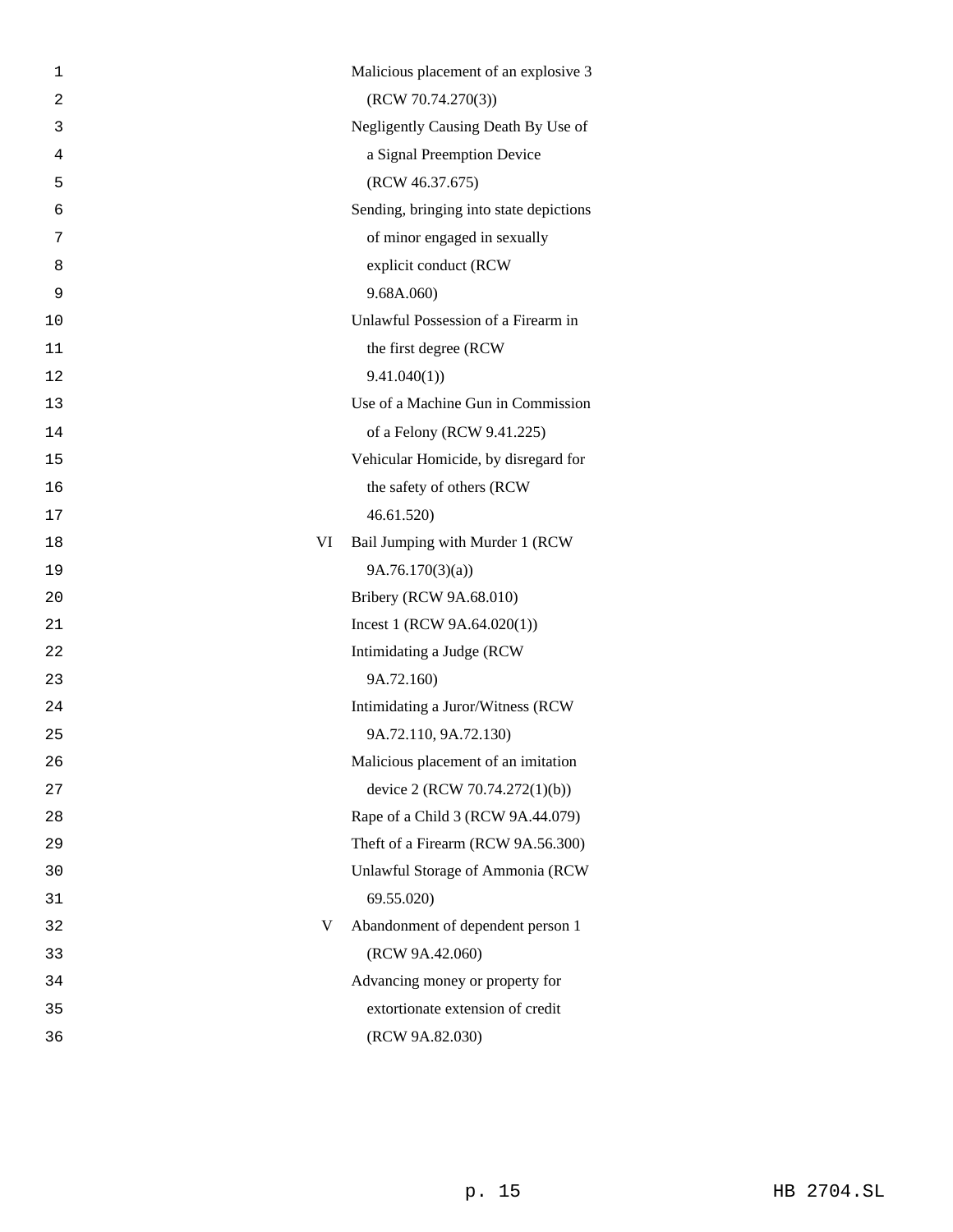| 1              |    | Bail Jumping with class A Felony        |
|----------------|----|-----------------------------------------|
| $\overline{2}$ |    | (RCW 9A.76.170(3)(b))                   |
| 3              |    | Child Molestation 3 (RCW 9A.44.089)     |
| 4              |    | Criminal Mistreatment 1 (RCW            |
| 5              |    | 9A.42.020)                              |
| 6              |    | Custodial Sexual Misconduct 1 (RCW      |
| 7              |    | 9A.44.160)                              |
| 8              |    | Domestic Violence Court Order           |
| 9              |    | Violation (RCW 10.99.040,               |
| 10             |    | 10.99.050, 26.09.300, 26.10.220,        |
| 11             |    | 26.26.138, 26.50.110, 26.52.070,        |
| 12             |    | or 74.34.145)                           |
| 13             |    | Extortion 1 (RCW 9A.56.120)             |
| 14             |    | <b>Extortionate Extension of Credit</b> |
| 15             |    | (RCW 9A.82.020)                         |
| 16             |    | <b>Extortionate Means to Collect</b>    |
| 17             |    | <b>Extensions of Credit (RCW</b>        |
| 18             |    | 9A.82.040)                              |
| 19             |    | Incest 2 (RCW $9A.64.020(2)$ )          |
| 20             |    | Kidnapping 2 (RCW 9A.40.030)            |
| 21             |    | Perjury 1 (RCW 9A.72.020)               |
| 22             |    | Persistent prison misbehavior (RCW      |
| 23             |    | 9.94.070)                               |
| 24             |    | Possession of a Stolen Firearm (RCW)    |
| 25             |    | 9A.56.310)                              |
| 26             |    | Rape 3 (RCW 9A.44.060)                  |
| 27             |    | Rendering Criminal Assistance 1         |
| 28             |    | (RCW 9A.76.070)                         |
| 29             |    | Sexual Misconduct with a Minor 1        |
| 30             |    | (RCW 9A.44.093)                         |
| 31             |    | <b>Sexually Violating Human Remains</b> |
| 32             |    | (RCW 9A.44.105)                         |
| 33             |    | <b>Stalking (RCW 9A.46.110)</b>         |
| 34             |    | Taking Motor Vehicle Without            |
| 35             |    | Permission 1 (RCW 9A.56.070)            |
| 36             | IV | Arson 2 (RCW 9A.48.030)                 |
| 37             |    | Assault 2 (RCW 9A.36.021)               |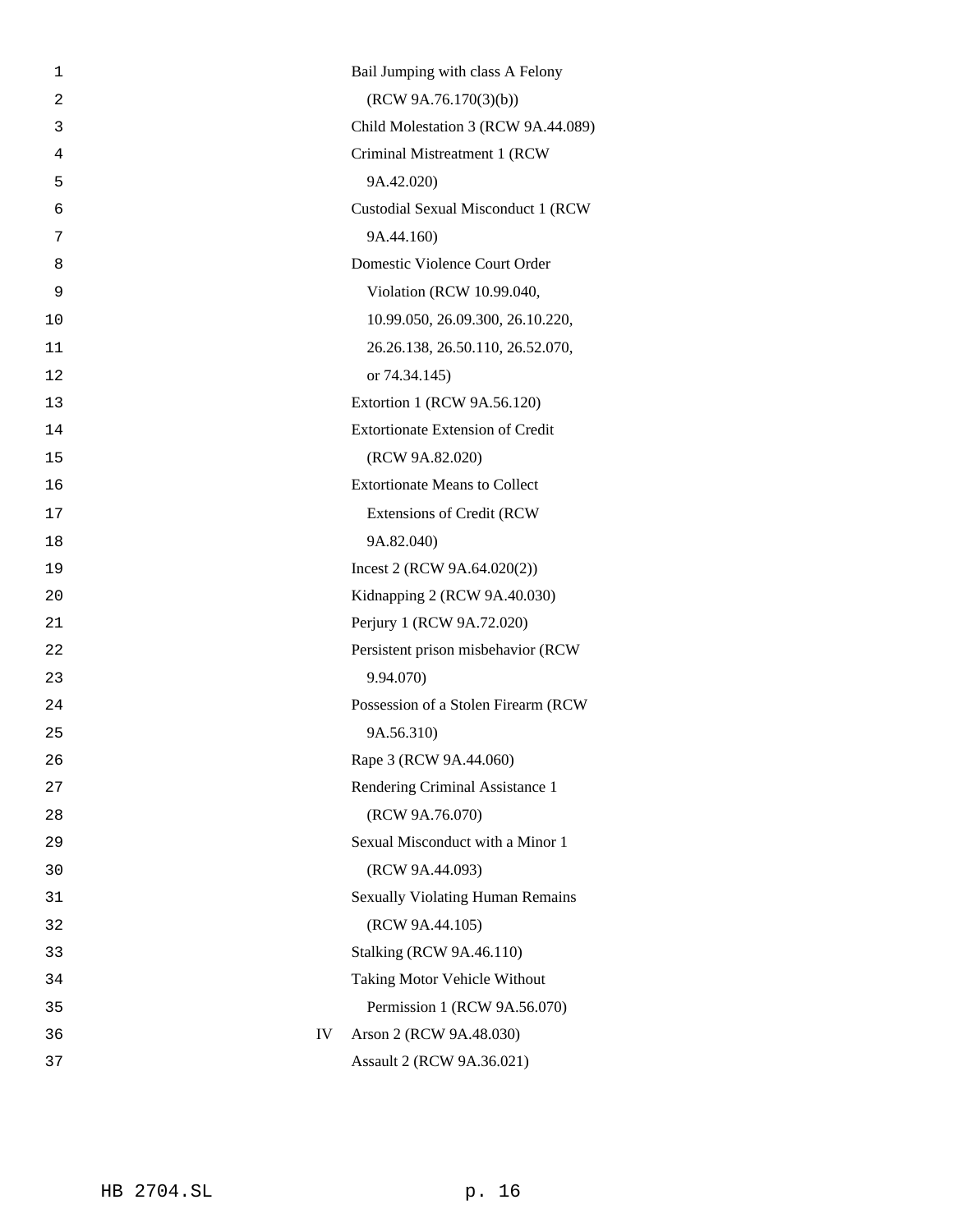| 1              | Assault 3 (of a Peace Officer with a   |
|----------------|----------------------------------------|
| $\overline{a}$ | Projectile Stun Gun) (RCW              |
| 3              | 9A.36.031(1)(h)                        |
| 4              | Assault by Watercraft (RCW             |
| 5              | 79A.60.060)                            |
| 6              | Bribing a Witness/Bribe Received by    |
| 7              | Witness (RCW 9A.72.090,                |
| 8              | 9A.72.100)                             |
| 9              | Cheating 1 (RCW 9.46.1961)             |
| 10             | Commercial Bribery (RCW                |
| 11             | 9A.68.060)                             |
| 12             | Counterfeiting (RCW 9.16.035(4))       |
| 13             | Endangerment with a Controlled         |
| 14             | Substance (RCW 9A.42.100)              |
| 15             | Escape 1 (RCW 9A.76.110)               |
| 16             | Hit and Run--Injury (RCW               |
| 17             | 46.52.020(4)(b)                        |
| 18             | Hit and Run with Vessel--Injury        |
| 19             | Accident (RCW 79A.60.200(3))           |
| 20             | Identity Theft 1 (RCW 9.35.020(2))     |
| 21             | Indecent Exposure to Person Under      |
| 22             | Age Fourteen (subsequent sex           |
| 23             | offense) (RCW 9A.88.010)               |
| 24             | Influencing Outcome of Sporting        |
| 25             | Event (RCW 9A.82.070)                  |
| 26             | Malicious Harassment (RCW              |
| 27             | 9A.36.080)                             |
| 28             | <b>Residential Burglary (RCW</b>       |
| 29             | 9A.52.025)                             |
| 30             | Robbery 2 (RCW 9A.56.210)              |
| 31             | Theft of Livestock 1 (RCW 9A.56.080)   |
| 32             | Threats to Bomb (RCW 9.61.160)         |
| 33             | Trafficking in Stolen Property 1 (RCW  |
| 34             | 9A.82.050)                             |
| 35             | Unlawful factoring of a credit card or |
| 36             | payment card transaction (RCW          |
| 37             | 9A.56.290(4)(b)                        |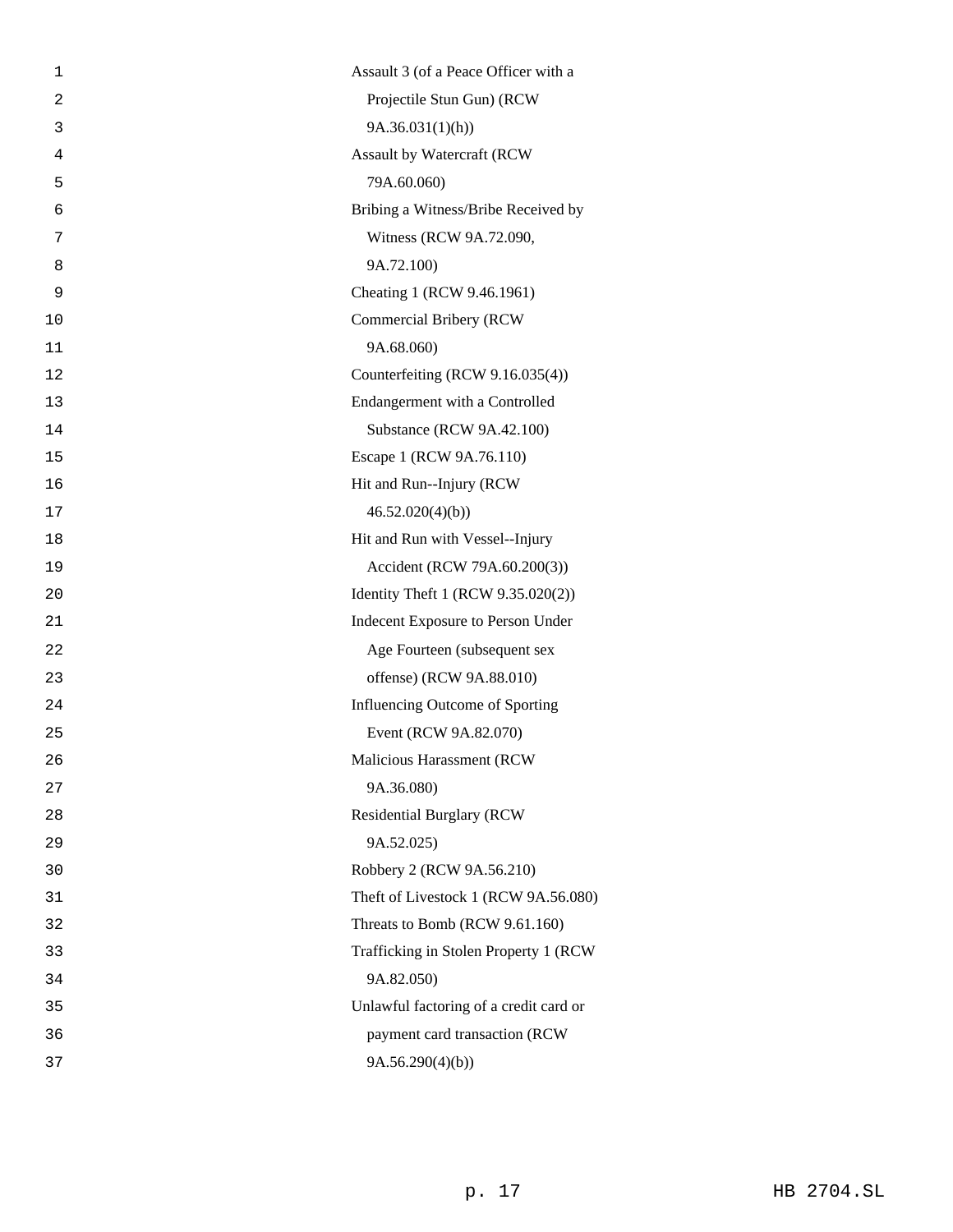| 1              |   | Unlawful transaction of health         |
|----------------|---|----------------------------------------|
| $\overline{2}$ |   | coverage as a health care service      |
| 3              |   | contractor (RCW 48.44.016(3))          |
| 4              |   | Unlawful transaction of health         |
| 5              |   | coverage as a health maintenance       |
| 6              |   | organization (RCW 48.46.033(3))        |
| 7              |   | Unlawful transaction of insurance      |
| 8              |   | business (RCW 48.15.023(3))            |
| 9              |   | Unlicensed practice as an insurance    |
| 10             |   | professional (RCW 48.17.063(3))        |
| 11             |   | Use of Proceeds of Criminal            |
| 12             |   | Profiteering (RCW 9A.82.080 (1)        |
| 13             |   | and $(2)$ )                            |
| 14             |   | Vehicular Assault, by being under the  |
| 15             |   | influence of intoxicating liquor or    |
| 16             |   | any drug, or by the operation or       |
| 17             |   | driving of a vehicle in a reckless     |
| 18             |   | manner (RCW 46.61.522)                 |
| 19             |   | Willful Failure to Return from         |
| 20             |   | Furlough (RCW 72.66.060)               |
| 21             | Ш | Abandonment of dependent person 2      |
| 22             |   | (RCW 9A.42.070)                        |
| 23             |   | Assault 3 (Except Assault 3 of a Peace |
| 24             |   | Officer With a Projectile Stun         |
| 25             |   | Gun) (RCW 9A.36.031 except             |
| 26             |   | subsection $(1)(h)$                    |
| 27             |   | Assault of a Child 3 (RCW 9A.36.140)   |
| 28             |   | Bail Jumping with class B or C Felony  |
| 29             |   | (RCW 9A.76.170(3)(c))                  |
| 30             |   | Burglary 2 (RCW 9A.52.030)             |
| 31             |   | Communication with a Minor for         |
| 32             |   | <b>Immoral Purposes (RCW)</b>          |
| 33             |   | 9.68A.090)                             |
| 34             |   | Criminal Gang Intimidation (RCW        |
| 35             |   | 9A.46.120)                             |
| 36             |   | Criminal Mistreatment 2 (RCW           |
| 37             |   | 9A.42.030)                             |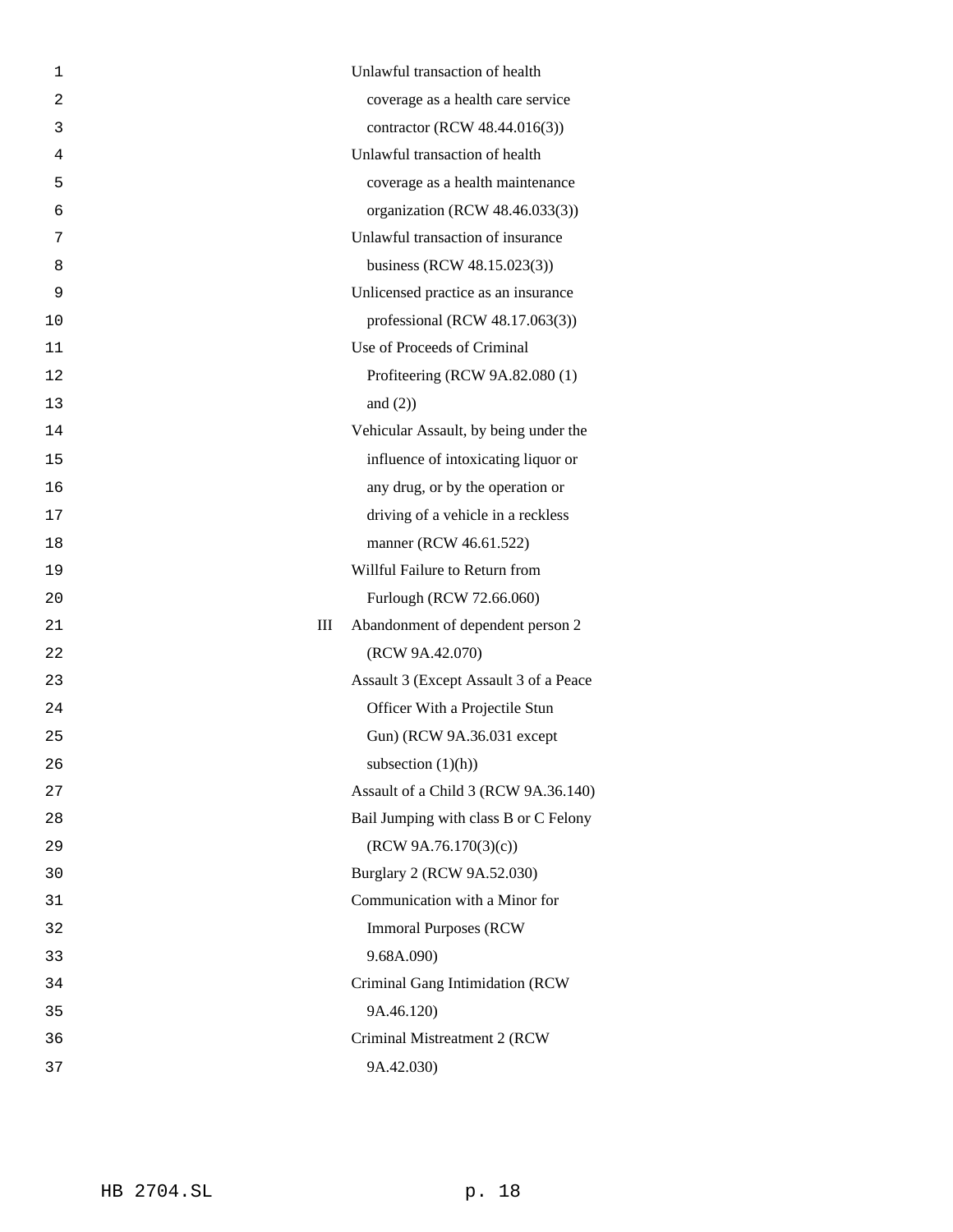|                | Custodial Assault (RCW 9A.36.100)             |
|----------------|-----------------------------------------------|
| 1              |                                               |
| $\overline{a}$ | Cyberstalking (subsequent conviction          |
| 3              | or threat of death) (RCW                      |
| 4              | 9.61.260(3)                                   |
| 5              | Escape 2 (RCW 9A.76.120)                      |
| 6              | Extortion 2 (RCW 9A.56.130)                   |
| 7              | Harassment (RCW 9A.46.020)                    |
| 8              | Intimidating a Public Servant (RCW            |
| 9              | 9A.76.180)                                    |
| 10             | Introducing Contraband 2 (RCW                 |
| 11             | 9A.76.150)                                    |
| 12             | Malicious Injury to Railroad Property         |
| 13             | (RCW 81.60.070)                               |
| 14             | <b>Negligently Causing Substantial Bodily</b> |
| 15             | Harm By Use of a Signal                       |
| 16             | Preemption Device (RCW                        |
| 17             | 46.37.674)                                    |
| 18             | Organized Retail Theft 1 (section 2(2)        |
| 19             | of this act)                                  |
| 20             | Patronizing a Juvenile Prostitute             |
| 21             | (RCW 9.68A.100)                               |
| 22             | Perjury 2 (RCW 9A.72.030)                     |
| 23             | Possession of Incendiary Device (RCW          |
| 24             | 9.40.120)                                     |
| 25             | Possession of Machine Gun or Short-           |
| 26             | Barreled Shotgun or Rifle (RCW                |
| 27             | 9.41.190)                                     |
| 28             | Promoting Prostitution 2 (RCW                 |
| 29             | 9A.88.080)                                    |
| 30             | Securities Act violation (RCW                 |
| 31             | 21.20.400)                                    |
| 32             | Tampering with a Witness (RCW                 |
| 33             | 9A.72.120)                                    |
| 34             | Telephone Harassment (subsequent              |
| 35             | conviction or threat of death)                |
| 36             | (RCW 9.61.230(2))                             |
| 37             | Theft of Livestock 2 (RCW 9A.56.083)          |
|                |                                               |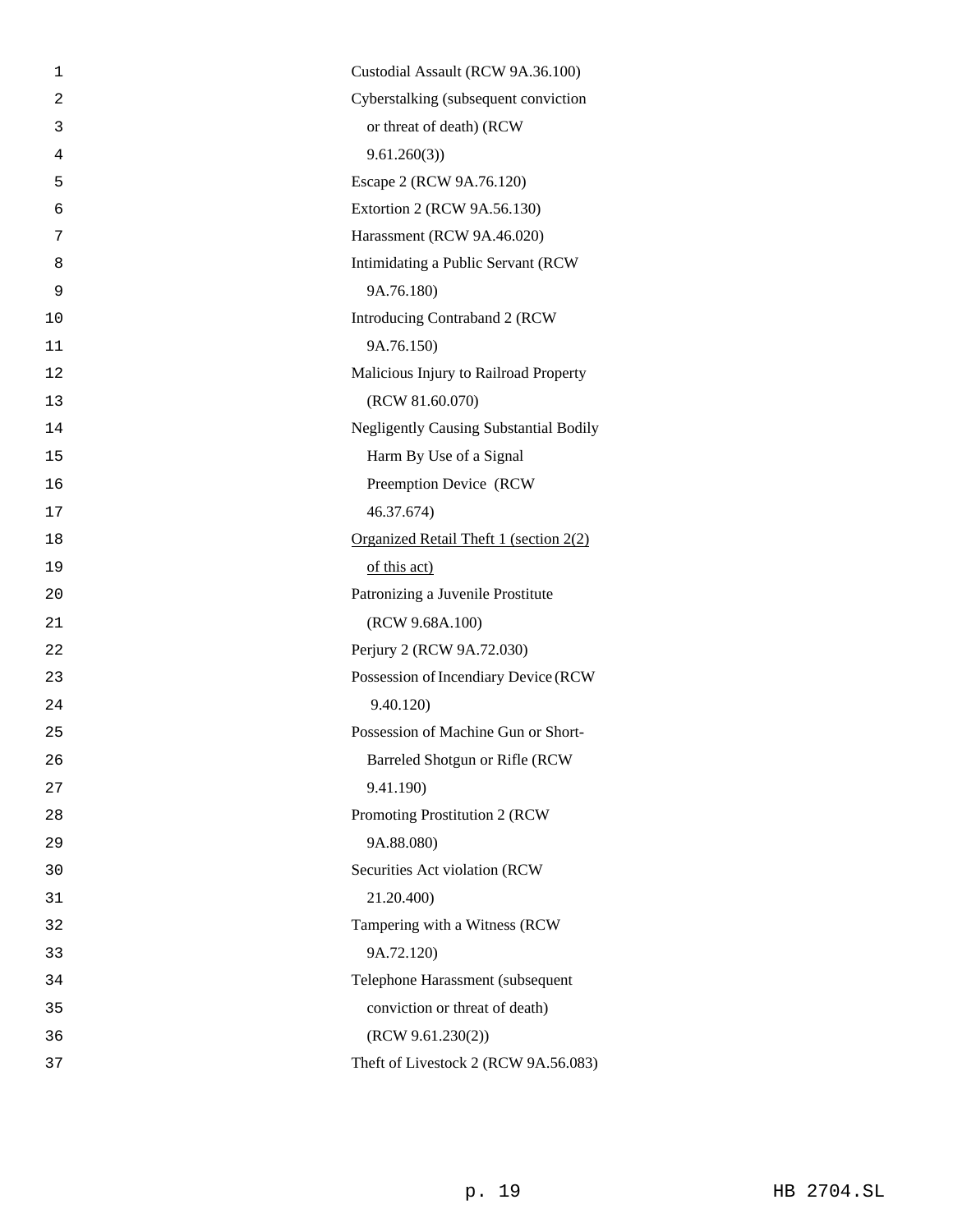| 1              | <b>Theft with Extenuating Circumstances</b> |
|----------------|---------------------------------------------|
| $\overline{2}$ | $1$ (section 3(2) of this act)              |
| 3              | Theft with the Intent to Resell 1           |
| 4              | $\frac{1(2)$ of this act)                   |
| 5              | Trafficking in Stolen Property 2 (RCW)      |
| 6              | 9A.82.055)                                  |
| 7              | Unlawful Imprisonment (RCW                  |
| 8              | 9A.40.040)                                  |
| 9              | Unlawful possession of firearm in the       |
| 10             | second degree (RCW 9.41.040(2))             |
| 11             | Vehicular Assault, by the operation or      |
| 12             | driving of a vehicle with disregard         |
| 13             | for the safety of others (RCW               |
| 14             | 46.61.522                                   |
| 15             | Willful Failure to Return from Work         |
| 16             | Release (RCW 72.65.070)                     |
| 17             | $\mathbf H$<br>Computer Trespass 1 (RCW)    |
| 18             | 9A.52.110)                                  |
| 19             | Counterfeiting (RCW 9.16.035(3))            |
| 20             | <b>Escape from Community Custody</b>        |
| 21             | (RCW 72.09.310)                             |
| 22             | Health Care False Claims (RCW               |
| 23             | 48.80.030)                                  |
| 24             | Identity Theft 2 (RCW 9.35.020(3))          |
| 25             | <b>Improperly Obtaining Financial</b>       |
| 26             | Information (RCW 9.35.010)                  |
| 27             | Malicious Mischief 1 (RCW                   |
| 28             | 9A.48.070)                                  |
| 29             | Organized Retail Theft 2 (section 2(3)      |
| 30             | of this act)                                |
| 31             | Possession of Stolen Property 1 (RCW        |
| 32             | 9A.56.150)                                  |
| 33             | Theft 1 (RCW 9A.56.030)                     |
| 34             | Theft of Rental, Leased, or Lease-          |
| 35             | purchased Property (valued at one           |
| 36             | thousand five hundred dollars or            |
| 37             | more) (RCW 9A.56.096(5)(a))                 |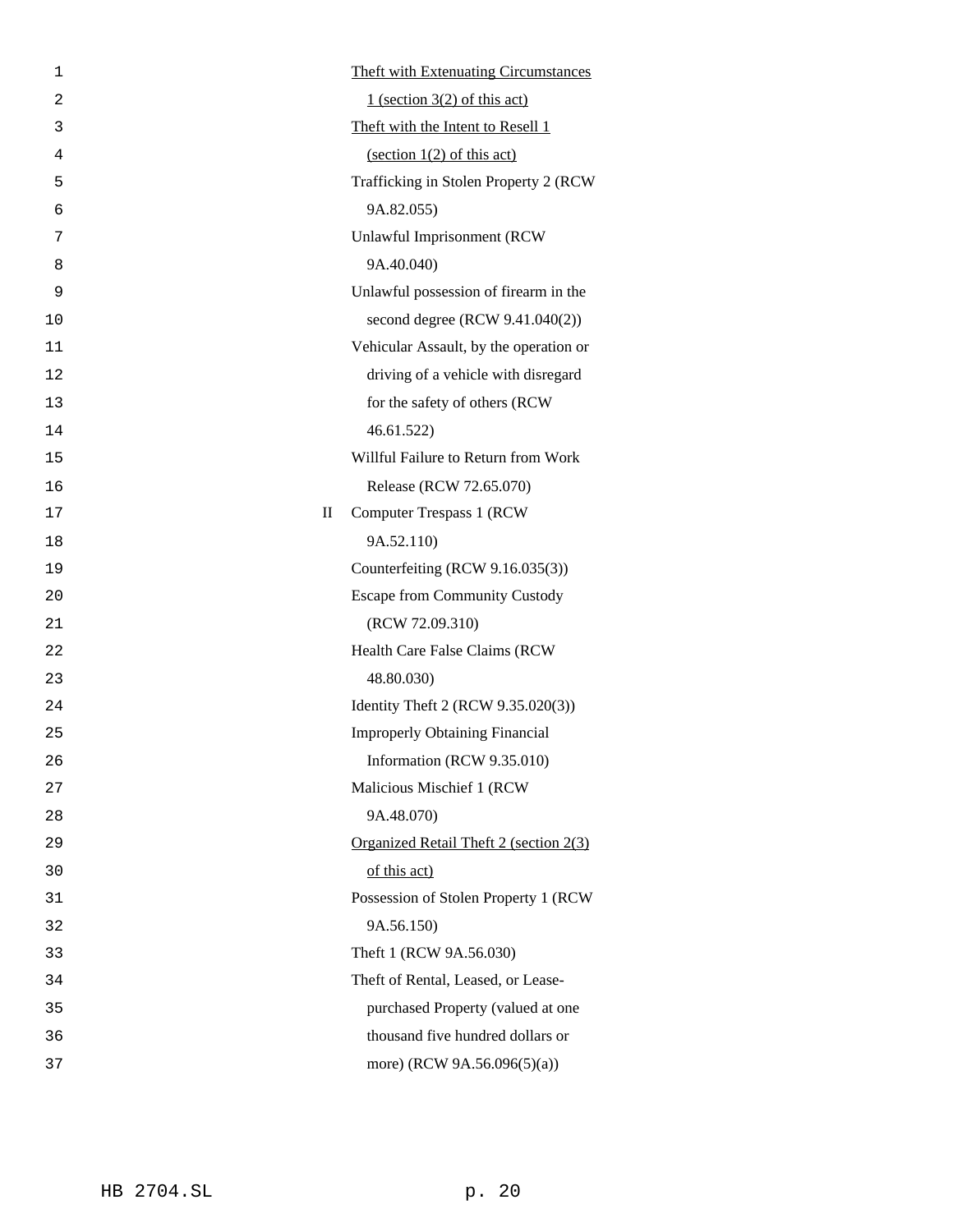| 1       |                 | <b>Theft with Extenuating Circumstances</b> |
|---------|-----------------|---------------------------------------------|
| 2       |                 | $2$ (section 3(3) of this act)              |
| 3       |                 | Theft with the Intent to Resell 2           |
| 4       |                 | $\frac{1(3) \text{ of this act}}{2}$        |
| 5       |                 | Trafficking in Insurance Claims (RCW        |
| 6       | 48.30A.015)     |                                             |
| 7       |                 | Unlawful factoring of a credit card or      |
| 8       |                 | payment card transaction (RCW               |
| 9       | 9A.56.290(4)(a) |                                             |
| 10      |                 | Unlawful Practice of Law (RCW               |
| 11      | 2.48.180)       |                                             |
| 12      |                 | Unlicensed Practice of a Profession or      |
| 13      |                 | Business (RCW 18.130.190(7))                |
| I<br>14 |                 | Attempting to Elude a Pursuing Police       |
| 15      |                 | Vehicle (RCW 46.61.024)                     |
| 16      |                 | False Verification for Welfare (RCW         |
| 17      | 74.08.055)      |                                             |
| 18      |                 | Forgery (RCW 9A.60.020)                     |
| 19      |                 | Fraudulent Creation or Revocation of a      |
| 20      |                 | Mental Health Advance Directive             |
| 21      |                 | (RCW 9A.60.060)                             |
| 22      |                 | Malicious Mischief 2 (RCW                   |
| 23      | 9A.48.080)      |                                             |
| 24      |                 | Mineral Trespass (RCW 78.44.330)            |
| 25      |                 | Possession of Stolen Property 2 (RCW        |
| 26      | 9A.56.160)      |                                             |
| 27      |                 | Reckless Burning 1 (RCW 9A.48.040)          |
| 28      |                 | Taking Motor Vehicle Without                |
| 29      |                 | Permission 2 (RCW 9A.56.075)                |
| 30      |                 | Theft 2 (RCW 9A.56.040)                     |
| 31      |                 | Theft of Rental, Leased, or Lease-          |
| 32      |                 | purchased Property (valued at two           |
| 33      |                 | hundred fifty dollars or more but           |
| 34      |                 | less than one thousand five                 |
| 35      |                 | hundred dollars) (RCW                       |
| 36      | 9A.56.096(5)(b) |                                             |